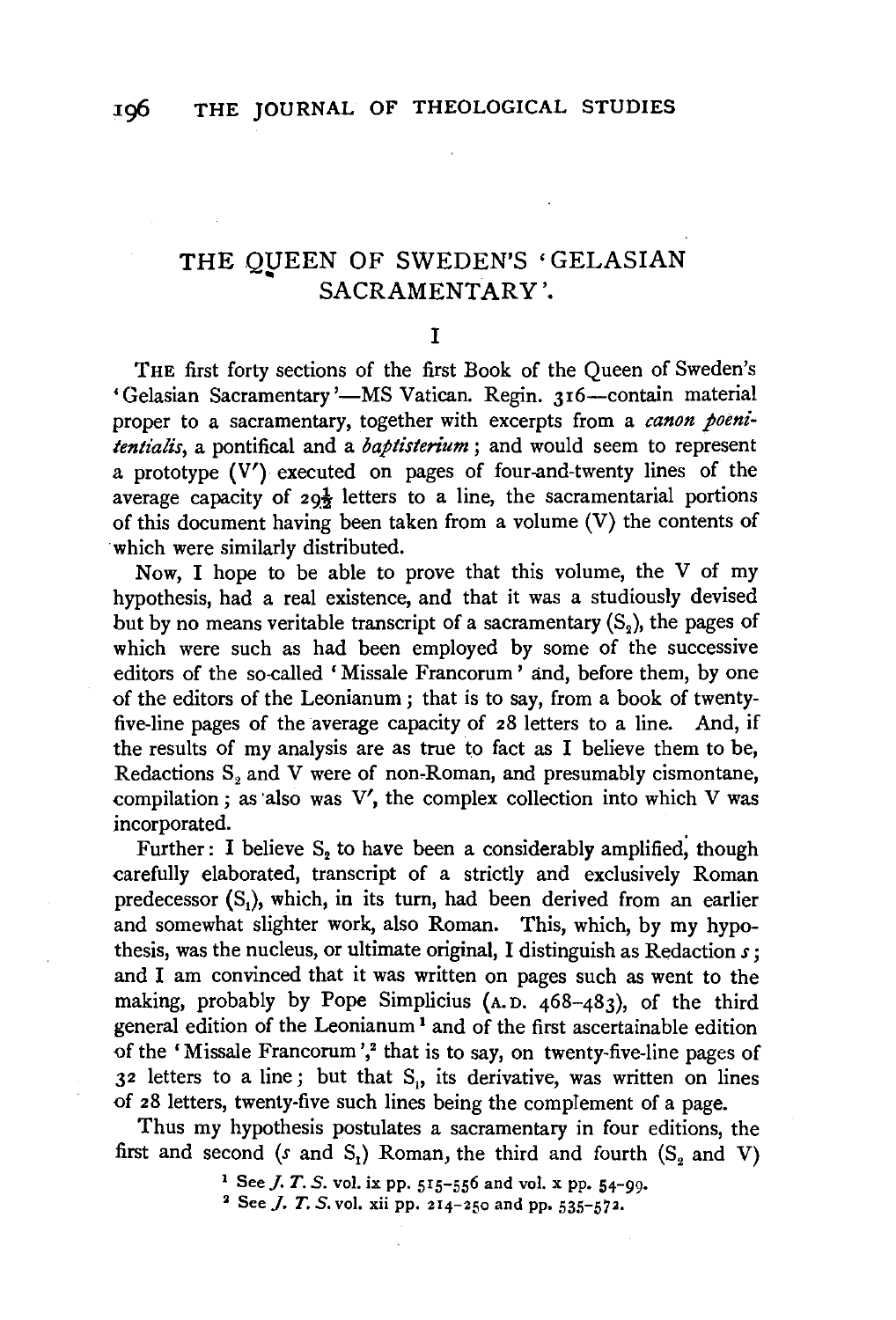non-Roman; and, besides these, an aggregate and complex document (V'), one of whose contributories was V. It also postulates three successive units of paginal capacity,  $viz$ . :-

1. For *s,* the Roman nucleus of the sacramentarial portion of the extant document, a twenty-five-line page of the average capacity of  $32$  letters to a line. This paginal unit I style, as in previous essays,  $\beta$ .

2. For  $S_1$  and  $S_2$ —one Roman, the other non-Roman—a twenty-fiveline page of the average capacity of 28 letters to a line. This, as heretofore, I distinguish as  $\theta$ <sup>'</sup>.

 $3.$  For V and V'-both non-Roman-a twenty-four-line page, the lines of which had  $29\frac{1}{2}$  letters as their average value. This paginal unit I call  $k$ .

*The Roman Origines of Sections i-xi.* If the earliest of western sacramentaries, the Leonianum, may be our instructor, we must assume the liturgical year of the Roman Church to have run parallel with the civil year as late, at least, as the second quarter of the fifth century; but we do not know when it was that the scribes of the papal scriptorium first made their liturgical year begin on Christmas Eve. Nor, assuming it to have been some post-Leonian bishop of Rome that authorized the change, am I aware that any serious attempt has been made to learn why and when the change was devised. Assuredly, there must have been well-grounded reason for abandoning a method which, convenient in itself, enjoyed the authority of a pontiff so influential and so recent as Leo the Great ; and, if the simplest, the most obvious and the most cogent of answers be the right one, we may venture to assert that, though nothing less may have sufficed as warrant for the change, nothing more was needed than the institution of the Octave of Christmas,<sup>1</sup> an anniversary which in the order of thought must be carefully distinguished from the Feast of the Circumcision, a festival of comparatively recent-and, in the opinion of experts, non-Roman-institution; for, so unreasonable would have been the anomaly of setting the Mass for the last of the eight days at the beginning of a book and those for the first five days at the end of it, that common sense would urge an editor to eschew it.

On the other hand : since our document styles itself *Liber Sacramentorum Romanae Ecclesiae Ordinis Anni Circuli,* and since the primary meaning of 'ordo anni circuli' would seem to be that of a sequence which has the first day of the year for its beginning and the last day of the year for its completion, we must be on our guard against

<sup>1</sup>The Octave of Christmas is mentioned (Mur. ii 398) in the *Breuiarium*  Ecclesiastici Ordinis, printed by Tommasi, and, after him, by Muratori, and, although this document, in at least its extant form, cannot be earlier than a late date in the seventh century, it makes no reference whatever to a feast of the Circumcision.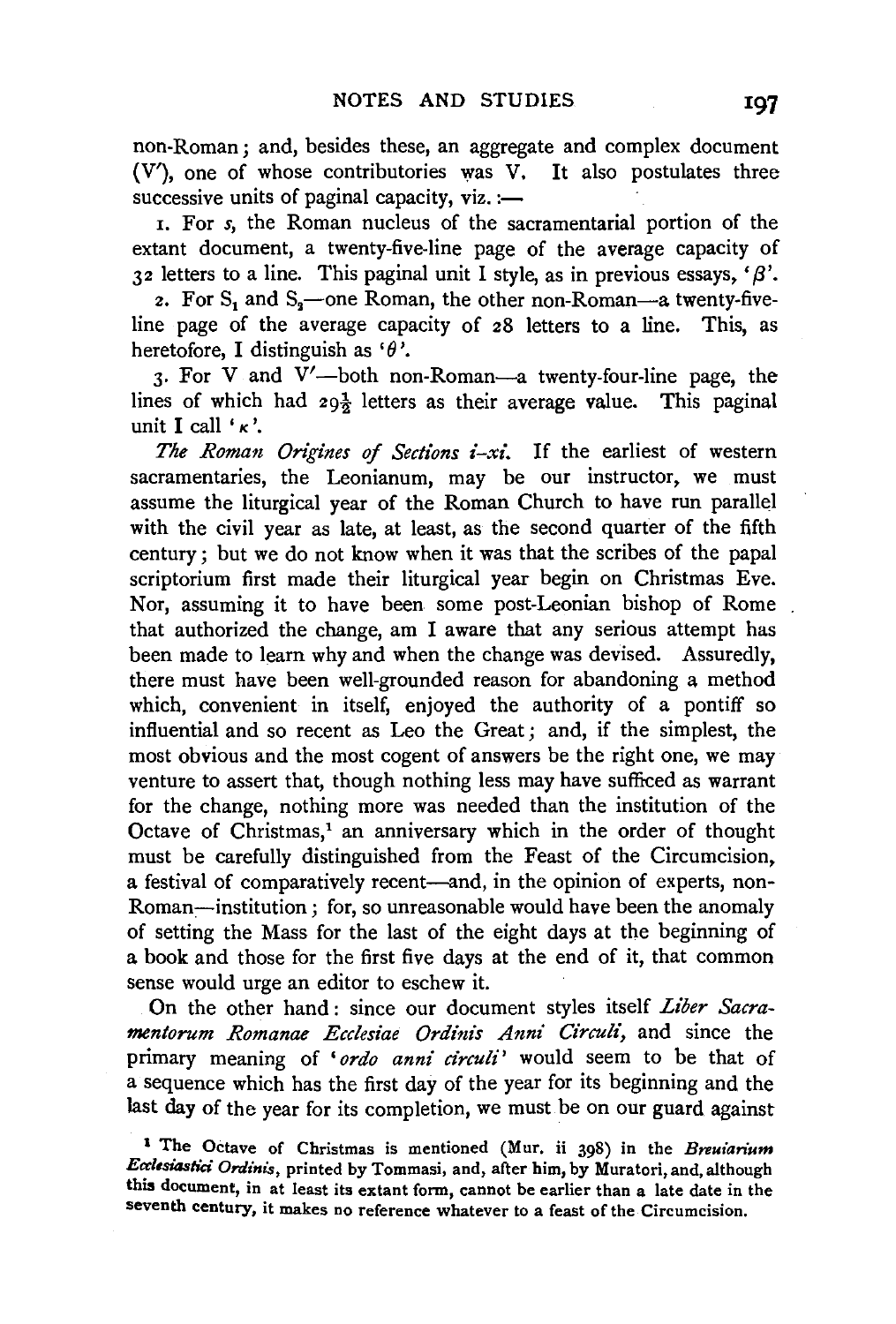assuming that when the original document-that is to say, Redaction  $s$ of my theory-was compiled its first item was not a Mass for an early day in January.

Hence the question, Can it be (1) that at Redaction *s* the cycle of commemorative items did not begin with a Christmas Eve Mass, but  $(2)$  with a Mass for the Vigil of the Theophany, and  $(3)$  that it ended with the Christmas and post-Nativity groups? To each portion of the question an affirmative answer may with probability be given. For,

r. Assuming the author of the Christmas Eve Mass to have designed it in conformity to the custom which made the first item in a volumeor the first item and the rubric of the second-extend to the last line of a page, I find that, if he set it, as by the hypothesis he would have done, on a page of  $\beta$  capacity, he must have compelled himself to devote as many as eleven lines to ornamentation and rubrics ; for its constituents represent but fourteen such lines.

2. But, as against' so unsightly and improbable a scheme of distribu· tion, I find that if the Mass for the Vigil of the Theophany was thus devised, the reasonable proportion of but eight lines would have been left for ornamentation and rubrics : thus-

VIGIL OF THEOPHANY.

| In nomine dni ihu xpi preces 100 letters                        |  |                         |                     | $3 \beta$ lines          |
|-----------------------------------------------------------------|--|-------------------------|---------------------|--------------------------|
| In uigiliis de theophania $22$ ,                                |  |                         | $\frac{2}{3}$ , , , |                          |
| Ornamentation                                                   |  |                         |                     | $2\frac{1}{3}$ , ,       |
| Corda n <del>ra</del> quaesumus due &c. $\cdot \cdot \cdot$ 134 |  | $\rightarrow$           |                     | $4 \t m \t m$            |
| Tribue quaesumus die &c. $\cdots$ $\cdots$ $\cdots$             |  | $\overline{\mathbf{z}}$ |                     | $4$ , $9$ , $9$          |
| UD, quia quum unigenitus & c. $\cdots$ 121                      |  | $\cdot$                 |                     | $4 \t m$                 |
| Illumina quaesumus d $\bar{a}$ e &c $\bar{a}$ 161               |  | $\ddot{\phantom{a}}$    |                     | $5 \t m$                 |
| Of the following $\cdots$ $\cdots$ $\cdots$                     |  |                         | 2                   | $\overline{\phantom{a}}$ |
| Total $\cdots$ $\cdots$                                         |  |                         |                     | $25$ $\beta$ lines       |

3. I find, thirdly, that if we eliminate from §§ i-x the Mass for the Octave of the Nativity  $(\S$  ix) and, besides this, the prayers grouped in *§* v, all other supernumerary prayers, and all Ad Populum prayers, a class not used in Rome on festal occasions-if, that is to say, we reinstate what, by the hypothesis, was the original equipment of the Christmas and post-Nativity groups-and if, that done, we give to the constituents that remain the text which, as will be seen presently,<sup>1</sup> we must assume to have been theirs before the document left Rome and in the first cismontane edition, the resulting value is that of seven integral pages, four of which would contain the four Christmas items, and three the Masses for the subsequent triad of saints' days and for that against peril of idolatry: thus-

1 See below, pp. 201, 202; and compare the second table of values on p. 202, and those for §§ vi-xi on pp. 203, 204.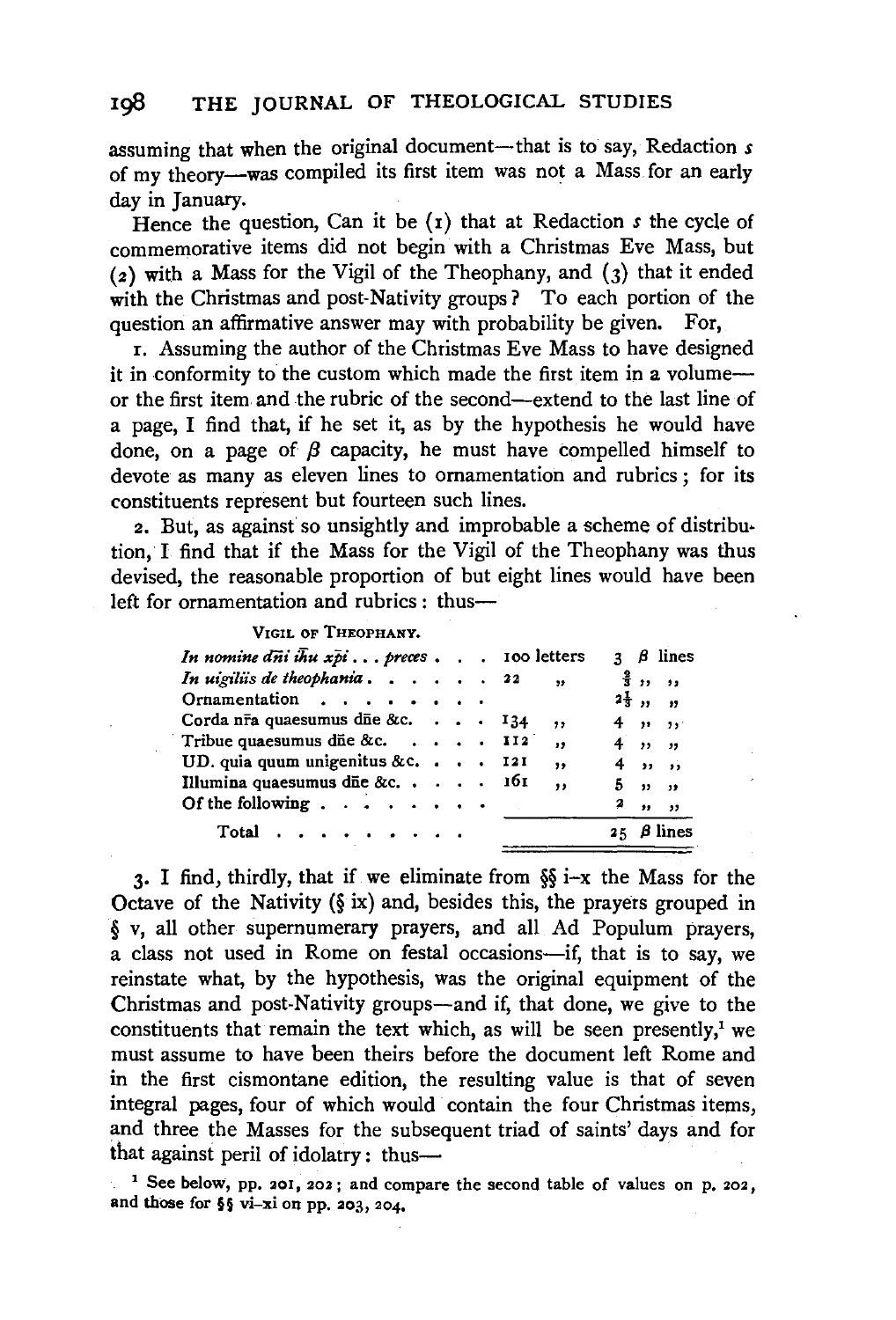|                                                                           | Eve.                     |    | Night.                            |    | Morn.                                     |   | Day.                                                   | St<br>Stephen. John.           |                      | St                          |    | cents.                           |   | Inno- Against<br>Idols.               |
|---------------------------------------------------------------------------|--------------------------|----|-----------------------------------|----|-------------------------------------------|---|--------------------------------------------------------|--------------------------------|----------------------|-----------------------------|----|----------------------------------|---|---------------------------------------|
| Capitulum<br>Collecta<br>Oratio.<br>Secreta.<br>Preface<br>Infra actionem | 34<br>94<br>I274<br>1334 | 3  | 12<br>153<br>107<br>183<br>302 10 | 6  | 24<br>225<br>87<br>$[206]$ $180$<br>212 7 | 6 | 20<br>- 1<br>1740<br>1204<br>$[176]$ 133<br>1946<br>13 | 27<br>155<br>118<br><b>108</b> | 5.<br>$\overline{4}$ | 30<br>1726<br>1525<br>135 4 |    | 10 I<br>173 6<br>152, 5<br>137.5 |   | $19 - 1$<br>165 6<br>150 <sub>5</sub> |
| Communicantes<br>Postcommunion 100 3<br>Rubric                            |                          |    | 95                                | 3  | II5 4                                     |   | 118 4<br>103.3                                         | 124 4                          |                      | 97 <sub>3</sub>             |    | 90                               | 3 | II24                                  |
| Totals ( $\beta$ lines)                                                   |                          | 14 |                                   | 20 | 28                                        |   |                                                        | $29 (=100)$ 18                 |                      |                             | 19 | 20                               |   | $18 (=75)$                            |

The verisimilitude of these several results justifies us in believing, first, that Redaction *s* began with the Vigil of the Theophany, and, secondly, that its Christmas and post-Nativity items, supplemented by the Mass against idolatry, stood at the end of Book I, and possibly on the last gathering of the volume. The latter of these convictions is intensified when we note that the four Christmas items would not have filled a quadruple of pages if the Secretae of  $\S$  iii and  $\S$  iv had not been by textual economy reduced from their Leonianum values<sup>1</sup> of 7 lines and 6 to 6 and 4 respectively.

*The Contents and Position qf the Second and Third Schemes* of *Christmas and post-Nativity Masses.* If, then, it be true that Redaction *s* was devised prior to the institution of the Octave of Christmas and that its first constituent was the Mass for the Vigil of the Theophany, the question now arises whether the Octave of Christmas can have been instituted while the Pope's own copy of Redaction *s,* a most carefully executed *Prachtexemplar,* was still in use ; and, if so, what was the method chosen for introducing the Mass of the new anniversary into the volume.

Unless the item in question was written on a page that happened to be lying blank, it was introduced into the pontifical *Prachtexemplar* in one or other of two ways; one simple, the other complex.

The simpler plan was to write it on a fly-leaf and to insert the leaf into the volume ; but this awkward expedient was unworthy of the volume and unworthy of the occasion ; for it would neither give the item its proper place in the textual sequence of post-Nativity Masses, nor give the anniversary, which fell on the first day of January, textual precedence of the Vigil of the Theophany, which fell on the fifth.

The other alternative, if complex, was logical, ingenious, and artistic. It was, to unbind the papal copy; to remove the four leaves containing the Christmas and post-Nativity Masses; and, cutting away the first

In terms of letters they are 206 and 176 respectively. See Mur. i 467 and 472.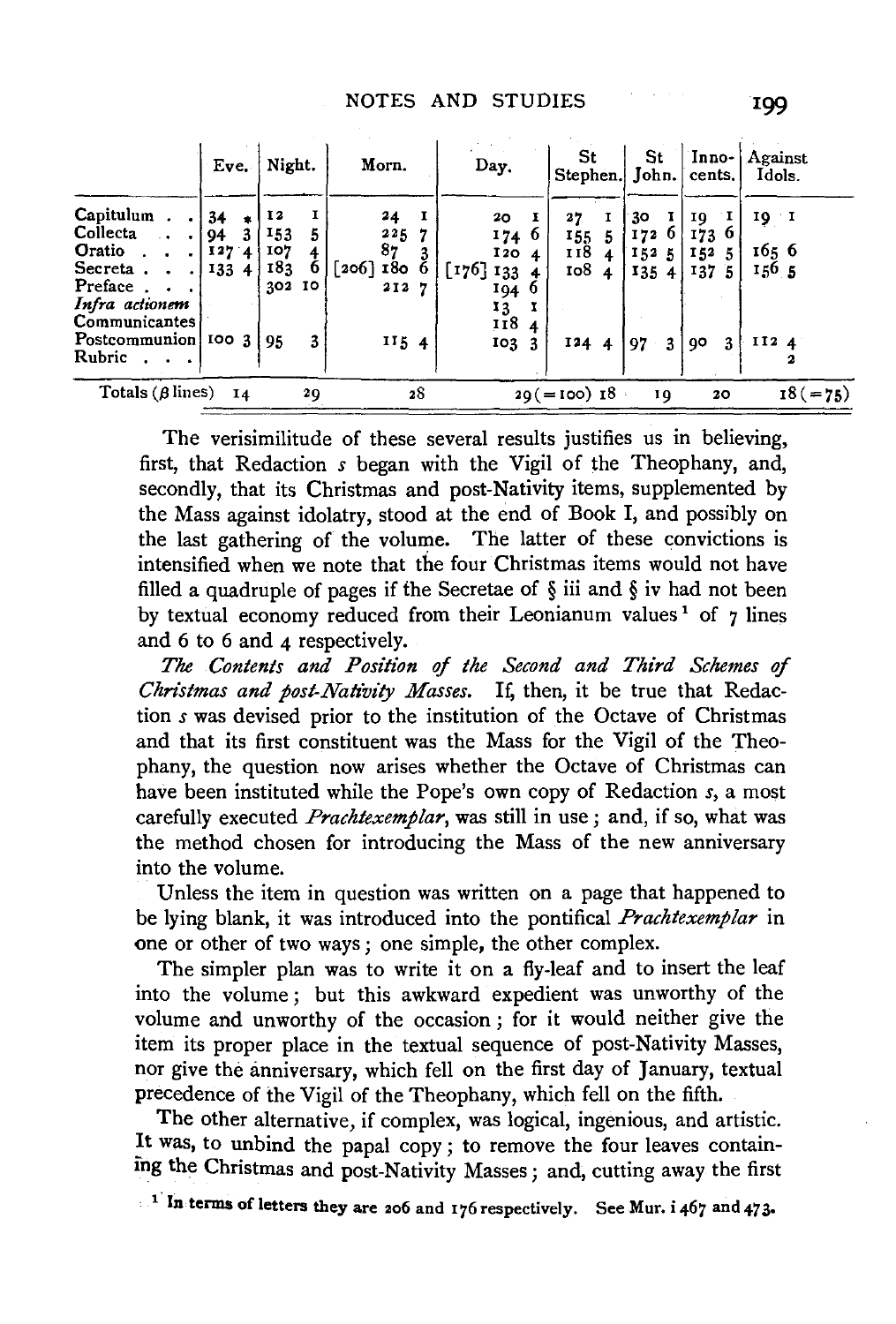two leaves, to replace these with a ternion of membranes which would be filled as follows : The first leaf (pp. 1, 2) would carry the title, and on the last page (p. 12) would begin the Mass for the Feast of the Theophany; while the intervening pages (pp.  $3-11$ ) would hold the original series of Christmas and post-Nativity items, *plus* the new Mass and *plus* that for the Vigil of the Theophany. I will set forth all this in tabular form presently; for, before proceeding further I must try to learn what precisely was the linear value of the newly composed Mass.

That it had the extant Collecta, Oratio, Secreta and Postcommunio may be taken for granted; but it cannot have had the whole of the extant Preface. The first sentence, 'Cuius hodie . . . infans et ds est', enunciates the Catholic doctrine of the Incarnation with an epigrammatic completeness and a theological precision such as to challenge speculation concerning anything that might be added to it ; but the phrase which follows, 'Merito caeli--or preferably 'Merito ergo caeli' -'locuti sunt, angeli gratulati, pastores laetati', must not be lightly condemned; for, though it reads like an *additamentum,* it is appropriate to the subject and to the occasion. But, that the 'magi mutati, reges turbati, paruuli gloriosa passione coronati' &c., which comes next, should have flowed from the pen of a bishop of Rome in the century that produced a Leo, a Simplicius and a Gelasius, is not to be believed ; for its reiterated assonances and overdone alliterations are not the pardonable conceits of a scholar ; while its 'magi mutati' must have been excogitated by some provincial to whom the Latin language was neither a vernacular nor a classic. This is curiously like that remarkable passage in the 'Missale Gothicum' (Mur. ii  $563$ ; Migne S. L. lxxii 251 D) which, commemorating the conversion of St Paul, praises his ' mutatio et fides', ' mutatio' being there a barbarous synonym for 'conuersio ', as here 'mutati' does duty for 'conuersi '. And, bad as this is, the ' Lacta mater cibum nostrum, lacta panem de caelo descendentem ' &c. is even worse, for it has the further demerits of mixed metaphor and confused historical grouping.

Hence I think it probable  $(i)$  that the Preface as originally written ended at 'infans et ds est', and, with the introductory 'per xpm dnm nrm' and a concluding 'et ideo cum angelis', numbered 142 letters ; (2) that a careful Roman editor, whom I should like to identify, amplified it by the 68 letters of ' Merito ergo caeli . . . pastores laetati' and ' et archangelis'; and  $(3)$  that 'magi mutati ... adimplere' is a late addition: the successive totals being thus 142, 210, and 518.

In the subjoined synopses the columns headed  $'s<sup>1</sup>$  shew what, in terms of  $\beta$  lines, would have been the results attained by the subredaction of *s* which I have just imagined, a sub-redaction which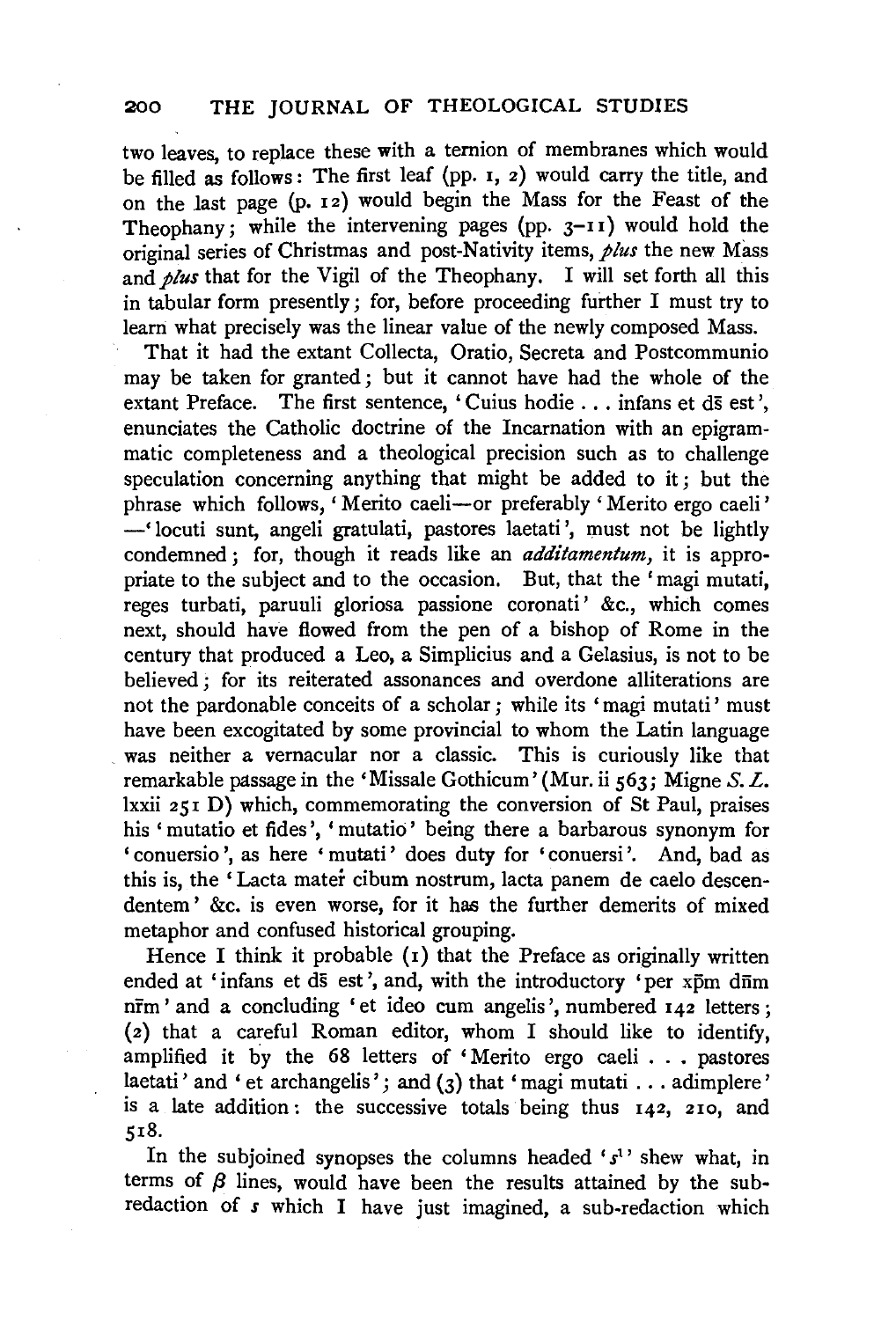transferred the Christmas and post-Nativity items to the beginning of the papal *Prachtexemplar* and reinforced the series with the newly devised Mass for the Octave of Christmas. The columns headed 'S,' shew what were the results obtained at the second of the two Roman editions postulated by my hypothesis, an edition executed on  $\theta$  pages. It differed from sub-redaction  $s<sup>1</sup>$  by making the Christmas group (§§ i-iv), together with a rubric on two lines, conterminous with a page  $(p, 7)$ : if s 1 had differed from *s* by enriching the sacramentary with a Mass for the Octave of Christmas,  $S_1$  now differed from  $s<sup>1</sup>$  by giving a prayer to each of the six days intervening between feast and octave<sup>1</sup>; and, by help of happily inspired additions to the Preface for the Octave, it enabled the Mass for the Vigil of the Theophany to end, as it had ended at *s* and again at  $s^1$ , on the antepenultimate line of a page; the last two lines of the page  $(p, 14)$  being devoted to the title and sub-title of the Mass for the Feast.

|                                                                         | §i. Eve.                                                         | § ii. Night.                                                              | siii. Morn. Siv. Day.                               |                                      |
|-------------------------------------------------------------------------|------------------------------------------------------------------|---------------------------------------------------------------------------|-----------------------------------------------------|--------------------------------------|
| General title.<br>Capitulum.                                            | $s1$ S.<br>$10033\frac{1}{2}$<br>$1\frac{1}{8}$<br>34            | s <sup>1</sup><br>$S_{1}$<br>I<br>22<br>٠                                 | $s^1$ S <sub>1</sub><br>1 I<br>24                   | $s^1$ S <sub>1</sub><br>20           |
| Ornamentation<br>Collecta<br>Oratio.<br>Secreta.<br>Preface.            | $2\,2$<br>$3\frac{1}{3}$<br>94<br>127<br>4 <sub>5</sub><br>13345 | 6<br>153<br>5<br>107<br>$\frac{4}{6}$<br>4<br>183<br>7<br>329<br>Ţ2<br>11 | 225, 78<br>8 <sub>7</sub><br>33<br>18067<br>200, 78 | 17467<br>12045<br>$134 + 5$<br>19467 |
| Infra actionem<br>Communicantes.<br>Postcommunion.<br>Of the following. | 10034                                                            | 3<br>95<br>4                                                              | 11544                                               | 13<br>1<br>11844<br>10334            |

| <br>ሰኮ<br>٠ | . .<br>--<br>ıds<br>-<br>ω | <br>33        | .<br>τοο (P. 7 ends)<br>30<br>- |
|-------------|----------------------------|---------------|---------------------------------|
|             |                            | _____________ |                                 |

 $S<sub>1</sub>$ 

#### § V, NATIVITY PRAYERS.

| Item oiones de natali dni &c. 44                           |  |  | $\rightarrow$           |
|------------------------------------------------------------|--|--|-------------------------|
| Adesto due supplicationibus & c. $\therefore$ 118          |  |  | $\overline{\mathbf{4}}$ |
| Largire quaesumus die &c. $\ldots$ 188                     |  |  | 7                       |
| Di qui populo tuo &c. 237                                  |  |  | 9                       |
| Ds qui huma nae substantiae &c. $\ldots$ , 195 7           |  |  |                         |
| Omp. semp. ds creator &c. $188$ 7                          |  |  |                         |
| Ds qui natiuitatis tuae &c. $\cdots$ $\cdots$ $\cdots$ 154 |  |  | 6                       |
| Total ( $\theta$ ) for $S_1 \ldots \ldots$                 |  |  |                         |

<sup>1</sup> This seems to have been the intention. See in  $\frac{1}{2}$  lxxxi (Mur. i 602) the six prayers *ad uesperos infra octauas pentecosten.*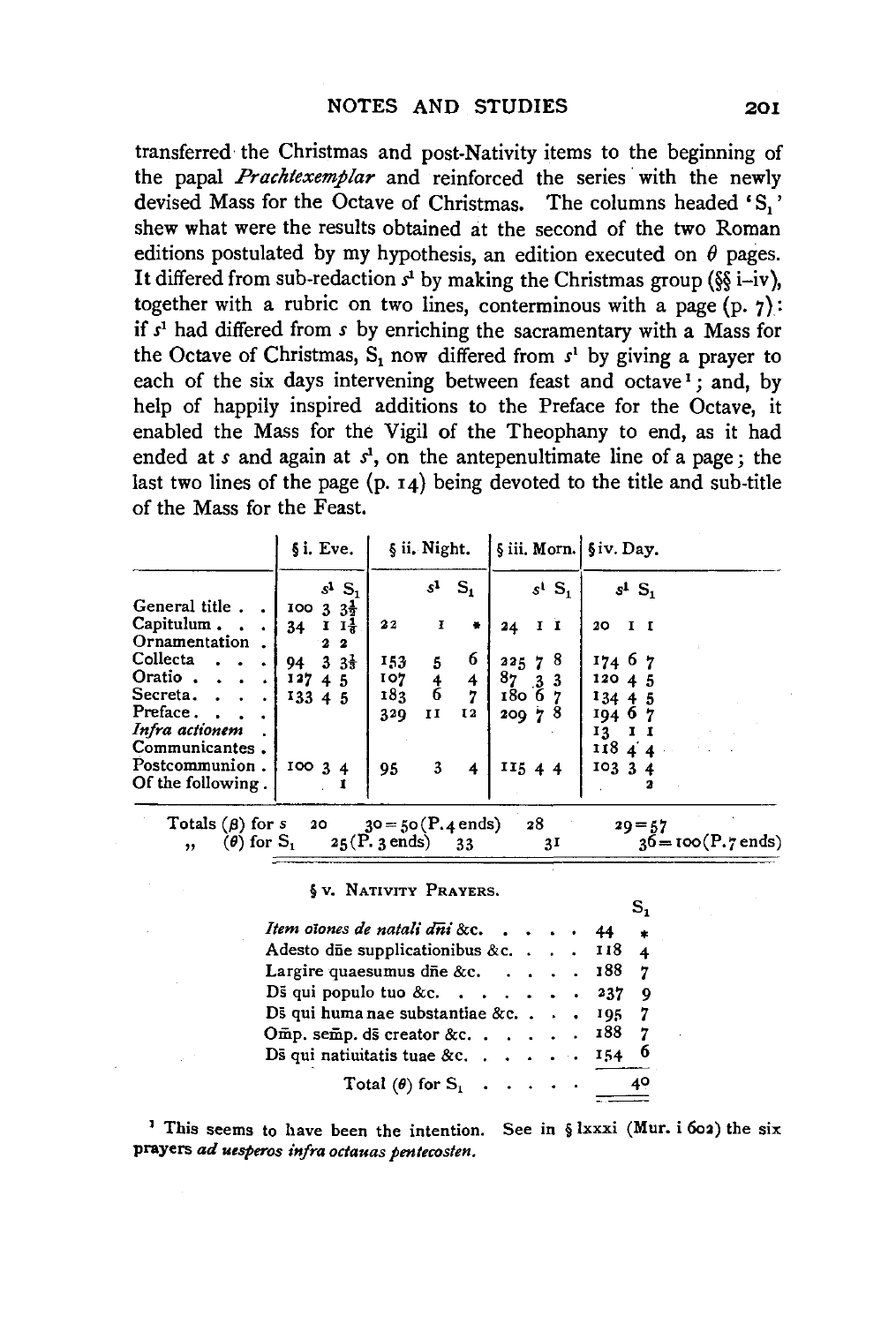|                                                                                                                     |                                 | ξyi.<br> St Stephen.                                                                                         | § vii.                            |                                      | § viii.<br>St John. Innocents.                                                   |                            | $\sin$<br>Octave.                                                      |                                             | Idols.                             |          | $ \S x.$ Against $\S xi.$ V. of<br>Theophany.                                                  |
|---------------------------------------------------------------------------------------------------------------------|---------------------------------|--------------------------------------------------------------------------------------------------------------|-----------------------------------|--------------------------------------|----------------------------------------------------------------------------------|----------------------------|------------------------------------------------------------------------|---------------------------------------------|------------------------------------|----------|------------------------------------------------------------------------------------------------|
| Brought forward<br>Capitulum<br>Collecta<br>Oratio.<br>Secreta :<br>Preface.<br>Postcommunion.<br>Of the following. | 27<br>155<br>118<br>108<br>I 24 | $s^1$ S <sub>1</sub><br>40<br>-57<br>-61<br>5 <sub>1</sub><br>$\overline{\mathbf{4}}$<br>4 I<br>4<br>-5<br>4 | 30<br>17267<br>15256<br>135<br>97 | $s^1$ $S_1$<br>п<br>45<br>$3\quad 4$ | 19.<br>$\mathbf{I} \cdot \mathbf{I}$<br>6.7<br>173<br>152, 56<br>137<br>55<br>90 | $s^1$ $S_1$<br>$3 \cdot 3$ | 16<br>130<br>184<br>133<br>142 <sup>1</sup> ,210 <sup>2</sup> 5<br>III | $s^1$ S.<br>$\bf{I}$<br>4<br>-5.<br>-5<br>4 | 10,<br>165 6 6<br>156, 56<br>I1244 | $s^1$ S. | s <sup>1</sup> S <sub>1</sub><br>$22$ I I<br>13445<br>112A<br>12445<br>16666<br>2 <sub>2</sub> |
| Totals ( $\beta$ ) for $s^1$ 75 (P.7 ends) 19<br>$(\theta)$ for $S$ ,<br>$\bullet$                                  |                                 | 60                                                                                                           |                                   | 23                                   | 20                                                                               | 22                         |                                                                        | 24<br>30                                    |                                    | 16<br>17 | $21 = 100$<br>$(P, II \text{ ends})$<br>$23 = 175$<br>$(P. I4 \text{ ends})$                   |

*The First and Second non-Roman Editions. of§§ i-xi.* In the next synopses I give over again the values just found for  $S<sub>1</sub>$  in order that my readers may the more readily apprehend what it was that I conceive the first of the non-Roman editors to have done.

|                                                                                       |                                                                                                                           | CHRISTMAS MASSES.                                                                            |                                            |                                                                                                                                                                                            |
|---------------------------------------------------------------------------------------|---------------------------------------------------------------------------------------------------------------------------|----------------------------------------------------------------------------------------------|--------------------------------------------|--------------------------------------------------------------------------------------------------------------------------------------------------------------------------------------------|
|                                                                                       | $6$ i. Eve.                                                                                                               | § ii. Night.                                                                                 | §iii. Morn.                                | §iv. Day.                                                                                                                                                                                  |
|                                                                                       | $S_1 S_2 V$                                                                                                               | $\mathbf{S_1}~\mathbf{S_2}~\mathbf{V}$                                                       | $S_1 S_2 V$                                | $S_1$ $S_2$ V                                                                                                                                                                              |
| General title $\ldots$<br>Capitulum                                                   | $3\frac{1}{2}$<br>$1\frac{1}{6}$<br>100<br>$\bullet$<br>$34^1$ , $20^2$<br>$\mathbf{I}$                                   | $\mathbf{I}$<br>22                                                                           | $\mathbf{I}$<br>24<br>$\mathbf{I}$         | 20 <sub>o</sub>                                                                                                                                                                            |
| Ornamentation.<br>Collecta<br>$\bullet$ . $\bullet$<br>Oratio<br>Secreta. $\cdots$    | $\mathbf{z}$<br>$\begin{array}{c} 3^{\frac{1}{3}} \\ 5 \\ 5 \end{array}$<br>3<br>94<br>$\frac{5}{5}$<br><b>I27</b><br>133 | $\begin{bmatrix} 153 & 6 & 6 \\ 104 & 107 & 4 & 4 \\ 183^1, 156^2 & 7^1 & 6^2 \end{bmatrix}$ | 225<br>$\frac{87}{180}$                    | $\begin{array}{c cc}\n8 & 8 & 174 & 7 \\ 3 & 3 & 120^1, 102^2 & 5^1 \\ 7 & 6 & 133^1, 155^2 & 5^1\n\end{array}$<br>$\frac{4^2}{6^2}$<br>133 <sup>1</sup> , 155 <sup>2</sup> 5 <sup>1</sup> |
| , ,<br>Preface<br>Infra actionem<br>Communicantes.                                    |                                                                                                                           | 328 (329) 12 11                                                                              | 120<br>205(209)8<br>- 8                    | 194<br>13<br>118<br>$\frac{4}{4}$ <sup>2</sup>                                                                                                                                             |
| Postcommunion.<br>Ad Populum.<br>Of the following.                                    | $3^2$<br>$100^1, 93^2, 4^1$<br>$\mathbf{I}$                                                                               | 95<br>$4 \quad 3$                                                                            | 112(115)44<br>55<br>137                    | $103^1$ , $124^2$ $4^1$<br>$114(120)$ 5<br>4                                                                                                                                               |
| Totals $(\theta)$ for $S_1$<br>$(\theta)$ for $S_a$<br>,<br>$(\kappa)$ for $V$<br>, , | 25 (P. 3 ends)<br>17                                                                                                      | 33 <sup>3</sup><br>25 (P. 3 ends)<br>33                                                      | 3 <sub>1</sub><br>$3I = 48$ (P. 4 ends) 39 | $36 = 100$ (P. 7 ends)<br>$42 = 75$ (P.6 ends) $38 = 38$<br>$37 = 76$                                                                                                                      |

and the contract of the contract of the contract of the contract of the contract of the contract of the contract of the contract of the contract of the contract of the contract of the contract of the contract of the contra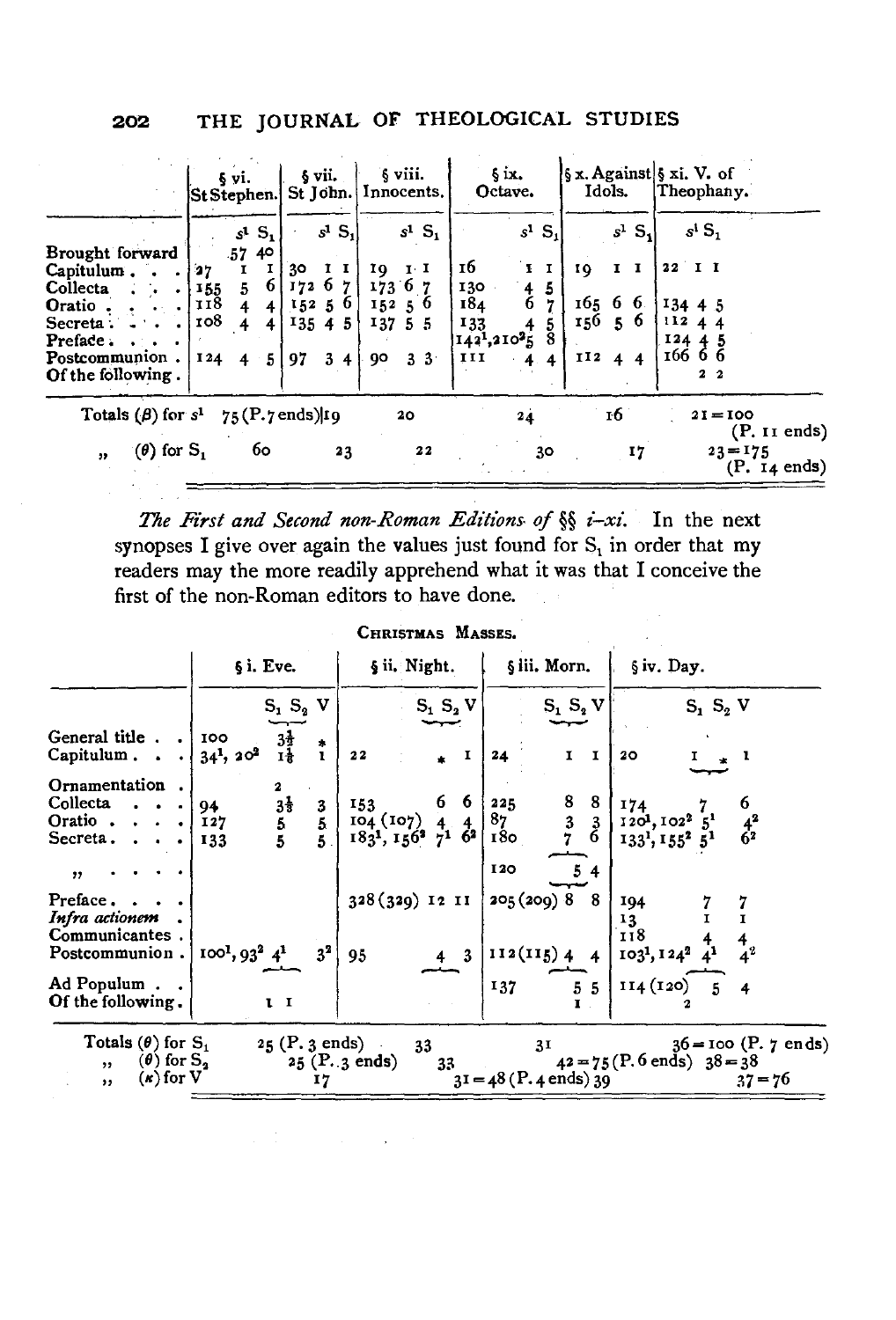. § V. NATIVITY PRAYERS.

|                                                                                             | $S_1 S_2 V$               |
|---------------------------------------------------------------------------------------------|---------------------------|
| Brought forward $\cdots$ $\cdots$                                                           | 38<br>76                  |
| Capitulum $\cdots$ $\cdots$ $\cdots$ 44                                                     | 2<br>$\bullet$ $\bullet$  |
| Adesto die supplicationibus &c. . 118                                                       | 4<br>4                    |
| Largire quaesumus &c. $\ldots$ 188                                                          | 7 7                       |
| $\overline{\mathrm{D}}\bar{\mathrm{s}}$ qui populo tuo &c. 237                              | $9 -$<br>-9               |
| $\mathbf{D}\bar{\mathbf{s}}$ qui humanae &c $\mathbf{I}^{0.5}$                              | 7<br>7                    |
| Omp. semp. ds creator &c. 188                                                               |                           |
| Ds qui natiuitatis & c. $\cdots$                                                            | 6.<br>6<br>154            |
| Of the following $\ldots$ , $\ldots$                                                        |                           |
| Totals $(\theta)$ for $S_1 \ldots$ .                                                        | 40                        |
| $\mathbf{y}$ , ( $\theta$ ) for $\mathbf{S}_2$ , $\mathbf{y}$ , $\mathbf{y}$ , $\mathbf{y}$ | 80                        |
| $\mathbf{y}$ , $(\kappa)$ for $V$                                                           | $120 (P, 9 \text{ ends})$ |

*Memorandum.* I correct within brackets the value of the Preface of § ii from  $328$  to  $329$  because the words 'per xpm dnm nrm' are needed as antecedent to 'cuius diuinae natiuitatis ' &c., and because there is preponderating authority for a concluding 'et ideo' in preference to 'quern laudant angeli '. The other slight and stichometrically inconsiderable corrections-104 (107), 205 (209), &c.-will be understood on referring to Mr Wilson's notes.

|                                                                                                                               | § vi.<br>St Stephen.                                                                                        | § vii.<br>St John.                                                                                                                                                                 | § viii.<br>Innocents.                                                                                                    |
|-------------------------------------------------------------------------------------------------------------------------------|-------------------------------------------------------------------------------------------------------------|------------------------------------------------------------------------------------------------------------------------------------------------------------------------------------|--------------------------------------------------------------------------------------------------------------------------|
|                                                                                                                               | $S_1$ $S_2$ V                                                                                               | $S_1$ $S_2$ V                                                                                                                                                                      | $S_1$ , $S_2$ , $V$                                                                                                      |
| Brought forward.                                                                                                              | 40 80                                                                                                       |                                                                                                                                                                                    |                                                                                                                          |
| Capitulum<br>Calendral date.<br>Collecta.<br>Oratio.<br>$, \,$<br>Secreta<br>Postcommunion<br>Ad Populum.<br>Of the following | 27<br>1<br>w.<br>14<br>6<br>6<br>155<br>118<br>4<br>147<br>6<br>-5<br>108<br>4<br>124<br>4<br>II7<br>4<br>4 | 30<br>I<br>$\overline{a}$<br>14<br>172<br>6<br>$5^2$<br>1521, 1502 61<br>134<br>5<br>5<br>135<br>5<br>5<br>3<br>97<br>II <sub>2</sub><br>$\overline{\mathbf{f}}$<br>$\overline{4}$ | 19<br>13<br>173<br>6<br>$5^2$<br>1521, 1492 61<br>126<br>5<br>5<br>137<br>$\frac{5}{3}$<br>5<br>3<br>90<br>129<br>5<br>5 |
|                                                                                                                               |                                                                                                             |                                                                                                                                                                                    |                                                                                                                          |
| Totals ( $\theta$ ) for $S_1$ .<br>$(\theta)$ for $S_n$<br>"                                                                  | 60<br>110                                                                                                   | 23<br>32                                                                                                                                                                           | $\bf{22}$<br>$=105$<br>$= 175$<br>33<br>(P. 13 ends)                                                                     |
| $(x)$ for $V$<br>$\bullet$                                                                                                    | 27                                                                                                          | 30                                                                                                                                                                                 | $30 = 87$                                                                                                                |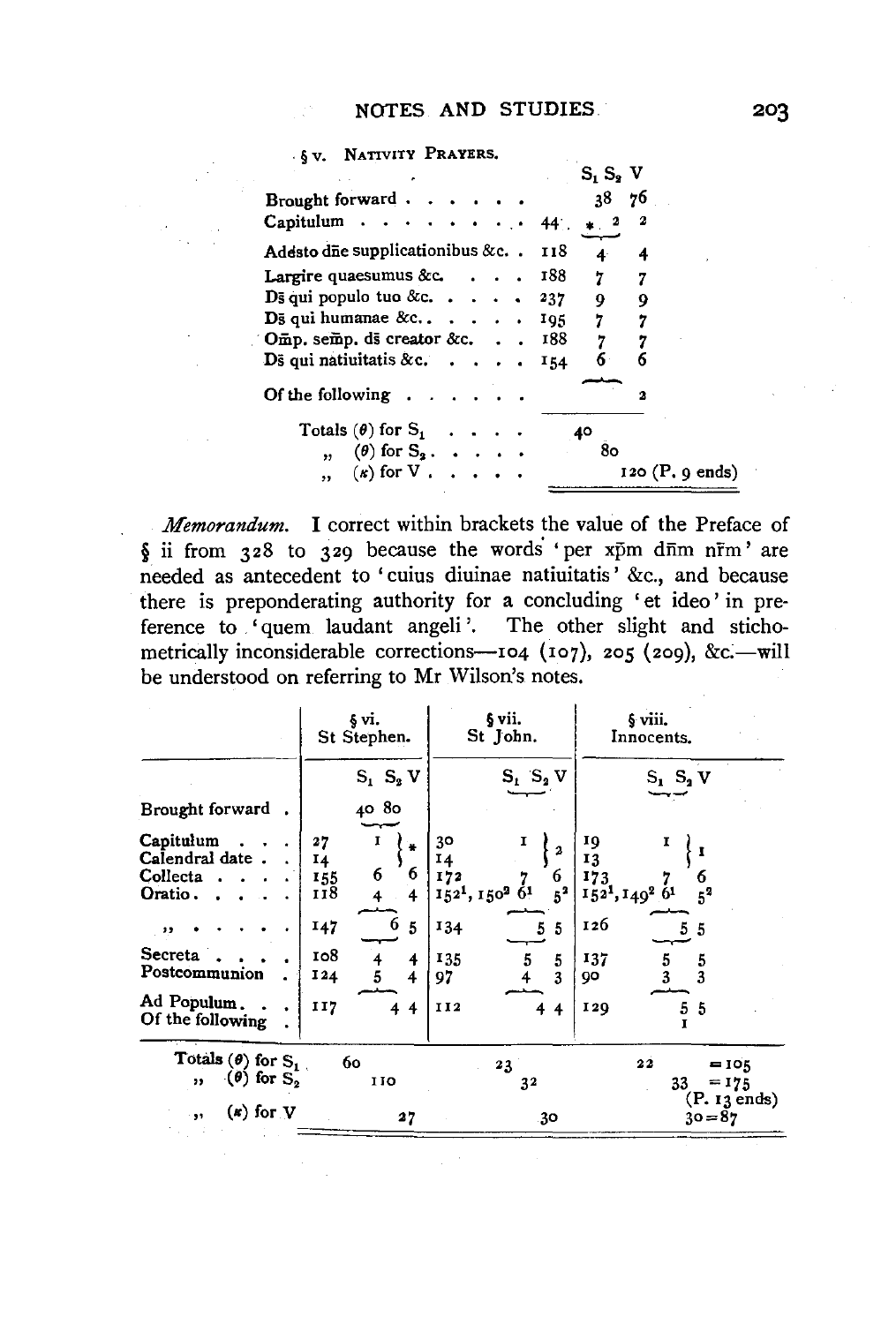|                                                                                               | ξix.<br>Octave of Nativity.                                                         | §χ.<br>Against Idols.                                           | 6 xi.<br>V. of Theophany.                                                |
|-----------------------------------------------------------------------------------------------|-------------------------------------------------------------------------------------|-----------------------------------------------------------------|--------------------------------------------------------------------------|
|                                                                                               | V<br>$S_1$ $S_2$                                                                    | $S_1$ $S_2$ V                                                   | $S_1$ , $S_2$ V                                                          |
| Brought forward.<br>$Capitulum \dots$                                                         | 87<br>105<br>16                                                                     | $\mathbf{I}$<br>$\bf{I}$<br>19                                  | 1<br>х<br>22                                                             |
| Calendral date .<br>$\sim$<br>$Collecta \t . \t .$<br>Oratio. $\cdots$<br>Secreta<br>$\cdots$ | 12<br>130<br>$\frac{5}{7}$<br>4 <sup>2</sup><br>183<br>$1331$ , $1242$              | $165$<br>$156$ <sup>1</sup> , $149$ <sup>2</sup> 6 <sup>1</sup> | $\begin{array}{c c} 6 & 134^1, 136^2 & 5^1 \\ 5^2 & 112 & 4 \end{array}$ |
| Preface .                                                                                     | $210^2$ , 518 <sup>3</sup> 8 <sup>2</sup> 8 <sup>2</sup> = 25 18 <sup>3</sup> = 122 |                                                                 | 5<br><b>I21</b><br>$\overline{4}$                                        |
| Postcommunion                                                                                 | III<br>4                                                                            | II <sub>2</sub><br>4                                            | 6 6<br>163                                                               |
| Ad Populum<br>Of the following                                                                | 6<br>165<br>n                                                                       |                                                                 | 2<br>$\overline{\mathbf{a}}$                                             |
| Totals ( $\theta$ ) for $S_1$                                                                 | 135                                                                                 | 17                                                              | 23<br>$= 175$                                                            |
| $(\theta)$ for $S_{\alpha}$<br>$\bullet$                                                      | 35                                                                                  | 17                                                              | $(P. I4 \text{ ends})$<br>$23 -$<br>$= 75$<br>$(P. 16$ ends)             |
| $(\kappa)$ for V<br>,                                                                         | 132                                                                                 | 16                                                              | $20 - 168$<br>$(P. 16 \text{ ends})$                                     |

I am convinced that the first of the non-Roman editors, like his immediate Roman predecessor, used  $\theta$  pages, and that his amanuensis wrote a script as equable as that which had been employed in the execution of Redaction S<sub>1</sub>. Can it be that his amanuensis had been trained in the Lateran scriptorium and had brought thence, already ruled, the vellum on which he was to work?<sup>1</sup>

By my hypothesis, the chief characteristic of the first non-Roman editor, as contrasted with his Roman predecessor, was that he introduced supernumerary prayers into some of the items-e.g. a second Secreta into §iii and a second Oratio into §vi, §vii, §viii-and gave Ad Populum prayers to Masses from which, as being meant for festive occasions, they had been by Roman use barred out.

That these enhancements were devised in obedience to a carefully premeditated plan would seem to be unquestionable; and I purposely dwell for a moment on the fact because there awaits us in the sequel a similar phenomenon of no slight argumentative importance. I observe

1 Let me note an illustrative instance. Plate 7 of Chatelain's *Uncialis Scriptura*  is a heliograph duplicate of a page of MS Veronensis 51, a fifth-century transcript -if transcript it be, and not the original-of the *capitula euangeliorum* attributed by some to Maximus of Turin. As regards ruling and textual capacity it is the very sort of page on which I conceive the Roman  $S_1$  and the non-Roman  $S_2$  to have been written. Since, therefore, Maximus was a contemporary, perhaps a kinsman, of Leo the Great, and since he knew Rome, and certainly was there in 465, a few years after the death of Leo, it is fairly conceivable that the vellum of MS Veronensis 51 had been ruled at the Lateran.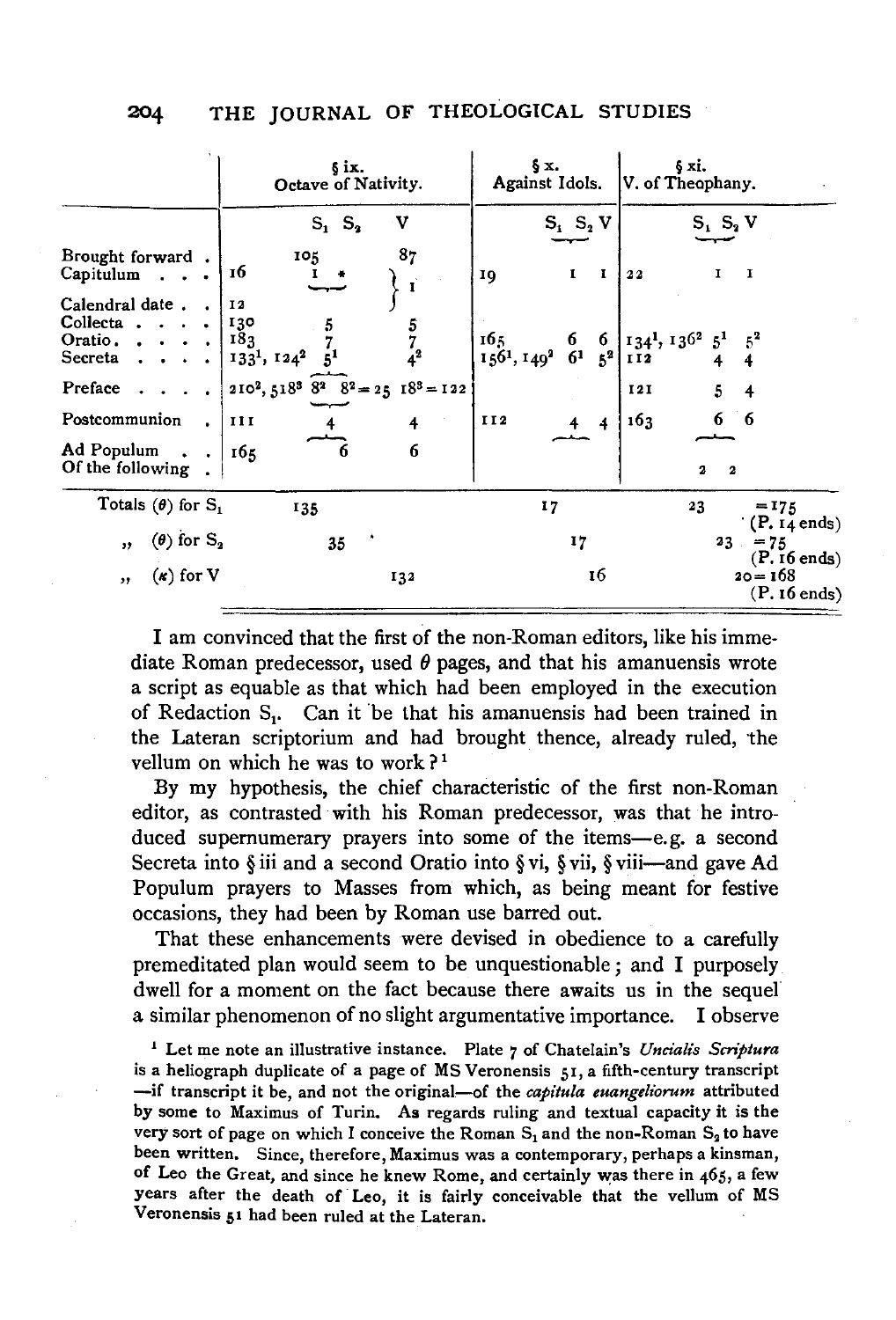then:  $(r)$  That, by the admirable device of giving a second Secreta to §iii, as well as an Ad Populum, the editor of S., herein more felicitous than his predecessor, enabled the culminating Mass of Christmas Day to begin on a fresh page (p. 7 of his volume); (2) that, by giving an Ad Populum to § iv and a second Oratio, as well as an Ad Populum, to § vi, to § vii, and to § viii, he secured the same distinction (on p. r 4 of his volume) to the Mass for the Octave of the Nativity; and  $(3)$  that, by means of an Ad Populum of six lines added to this item, he carried on the series, with a connecting rubric, to the end of his sixteenth page, not improbably the last page of a quire. Could anything have been more ingenious ? Nor was this all. On comparing his totals with his predecessor's, first at the end of  $\delta$  vi and then at the end of  $\delta$  ix, we see how carefully he measured his distances. At the first of these points he, like his predecessor, covered the tenth line of a page ; at the second of these points he, like his predecessor, once more covered the tenth line of a page. After completing  $\delta$  ix he put in nothing new, but travelled *pari passu* with the earlier editor to the end of the series.

Let us now give careful attention to the work of the second cismontane editor postulated by my hypothesis ; for here, as throughout so much of the sacramentarial contributory to the extant document as I have examined with a view to the present essay, it is from his text or from that of the final coadunator, the editor of V', that I have worked my way back to S<sub>2</sub> and thence to S<sub>1</sub> and *s*.

In terms of letters, the full capacity of one  $\theta$  page is ( $25 \times 28 =$ ) 700; that of one  $\kappa$  page is ( $24 \times 29\frac{1}{2}$ ) 708. Hence it follows that, if it had been the second cismontane editor's task to transfer three long unbroken paragraphs of four, seven and three integral  $\theta$  pages to four, seven and three  $\kappa$  pages, respectively, his task would have been an easy one. Nothing more would have been needed than to add a few words to the first group, and to prolong the second by the value of rather more than a line of text. But, having to deal with eleven *missae* comprising in fourteen  $\theta$  pages a host of short, or very short, prayers and Prefaces each of which had occupied, though it may not have filled, an integral number of  $\theta$  lines, he would scarcely hope to reproduce his predecessor's paginal grouping of those *missae.* For example : in §§ i-iii, which at Redaction S<sub>a</sub> had been lodged in the hundred lines of four integral  $\theta$  pages, there might be precisely four constituents each of which, as a consequence of the change of linear unit from  $28$  to  $29\frac{1}{2}$ , would sustain an automatic reduction of a line, thus enabling the three sections to cover the ninety-six lines of four integral  $\kappa$  pages. In §§ iv-viii, which had been accommodated in seven integral  $\theta$  pages, there might be precisely seven such cases, thus enabling these items in their turn to cover seven integral  $\kappa$  pages. And similarly for §§ ix-xi. But obliging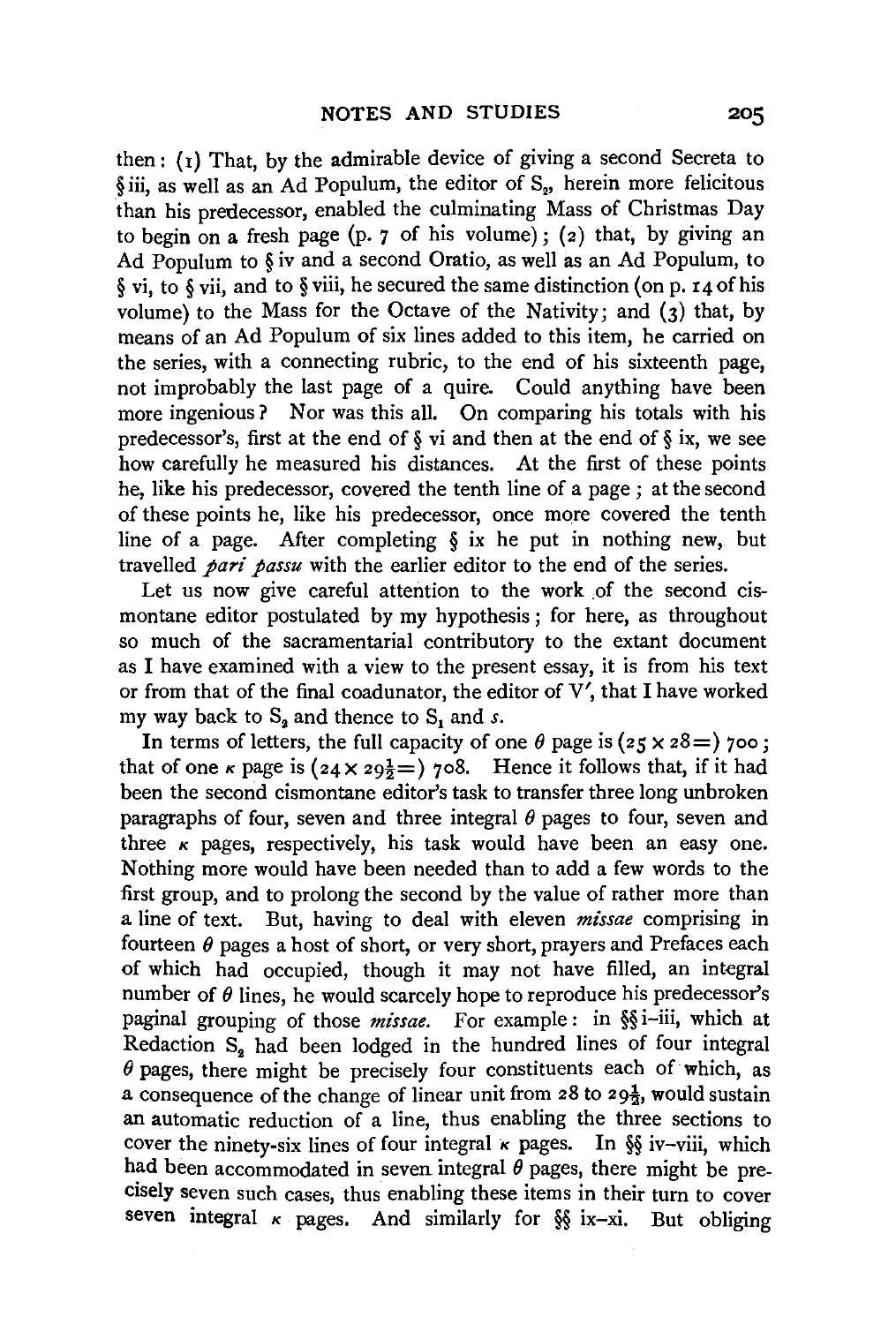coincidences like these were not to be expected to occur ; nor did they. What, then, was the editor of V to do? What, in fact, did he do?

I believe him to have begun by doing what the artists of the Reginensis codex itself did after him<sup>1</sup>: I believe, that is to say, that he devoted the *verso* of his first leaf to profuse ornamentation, to the general title of the work, and to the first three words, ' *Oiones et preces* ', of the capitulum of  $\delta$  i.

Pages 3 and 4 of his volume contained. I feel sure, the remainder of the capitulum-' *in uigiliis natalis*  $d\overline{n}i'$ -the four constituents of §*i* and the whole of  $\S$ ii. But-and I crave very special attention to what I am about to say—in order that  $\S$  ii should not travel beyond the end of a page (i. e. p. 4), he cancelled the word 'natiuitas' in the Postcommunion of  $\S$  i, thus reducing 100 letters, the equivalent of four lines, to 93, the equivalent of three; and lowered the Secreta of  $\S$  ii from 183 letters to 156, by omitting an entire phrase, 'et pacem nobis semper infundant '.<sup>2</sup> For my knowledge of these two expedients, as of most of those which will be noted in the sequel, I am indebted to Signor Rappagliosi's collation of Mr Wilson's proof-sheets and to Mr Wilson's record of the variants exhibited by the Rheinau and St Gallen sacramentaries, and by the triple collection on which Gerbert worked. I am convinced that when these three documents agree in giving a clearly acceptable text which differs from that of the Reginensis codex theirs has an unquestionable right to be deemed the Roman *textus classi'cus.* 

Examining his copy of  $S_n$ , the second cismontane editor now saw that five of his pages (pp.  $5-9$ ) would amply suffice for §§ iii-v; but he made assurance doubly sure by pruning the Oratio of § iv, which numbered 120 letters in his exemplar, to 102. This he did by substituting mirs ds' for 'quaesumus omp. ds' and omitting 'mundi'and 'nobis'.<sup>3</sup>

He seems, however, to have had a keen eye to dogmatic accuracy ; for in the Secreta of § iv, instead of writing, like his predecessors, ' diuini cultus nobis est indita plenitudo. per ', he wrote, or at least intended the scribe to write, either ' diuini cultus nobis est indita pleni-

1 For this see Ebner *Missale Romanum im Mittelalter, Iter Italicum* p. 240.

<sup>2</sup> For this see Gerbert *Monumenta* i 3, and the fourth of Mr Wilson's notes on § ii.

<sup>3</sup> I should be slow to suggest, with Mr Wilson, that 'mundi' and 'nobis' are absent from the Reginensis MS by mere clerical error, for I cannot find instances in support of that view. What certainly is very curious in the Reginensis text of  $\frac{1}{2}$  iv is that its ' Praesta mirs ds' in the Oratio and its 'ipsius' and 'uegetari' (not 'respirare ') in the Postcommunion are supported by the Leonianum. Can that document have been known to the editor of V, to his amanuensis, or to a later ·scribe *1* Here let me add that, though with a slightly different text, the second and fourth prayers are to be found in the Leonianum (Mur.  $i$  468 and 467).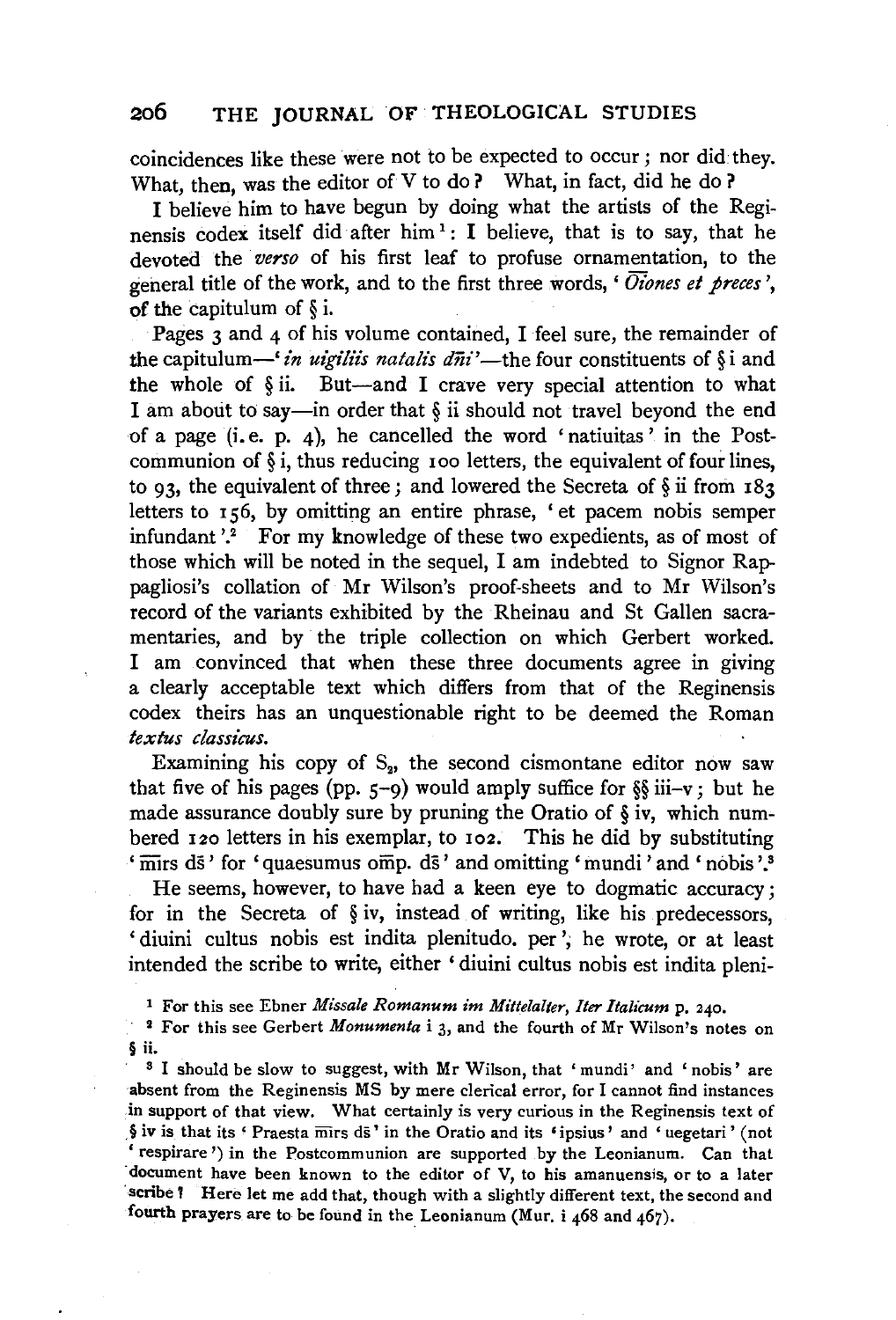tudo ihc xpc d $\bar{n}$ s  $\bar{n}$ , qui tecum uiuit', or, more probably, 'diuinitatis  $\bar{n}$ nobis est indita plenitudo ihu xpi dii ni qui tecum uiuit', thus raising the total of letters from 133 to either 154 or 155. Similarly, and with like dogmatic intent, instead of phrasing, the Postcommunion 'Da nobis diie quaesumus unigeniti filii tui ... cuius caelesti mysterio et pascimur et potamur. per' (in 103 letters), he preferred to render it 'Da nobis diie quaesumus ipsius . . . cuius caelesti mysterio et pascimur et potamur ihu xpi dni nri filii tui qui tecum uiuit' (in 124 letters).

Pursuing his course through the post-Nativity items, §§ vi-ix, the editor of V, in order to ensure beyond doubt a now much needed economy of space, wrote 'splendet ' for 'resplendet ' in the Oratio of §vii, thus reducing 152 letters to 150, the certain equivalent of not more than five  $\kappa$  lines; and not improbably omitted 'nos' from the Oratio of  $\S$  viii, thus lowering 152 to 149: while in the Secreta of  $\S$ ix he wrote 'dni' for 'dni nri' and 'per' for 'per eundem', by this means substituting for 133, 124 letters, for which four lines would suffice.<sup>2</sup>

My own belief is that he made these textual economies—economies which, though in terms of letters they were slight indeed, could not fail to be efficient in a distribution of text which obeyed the etymological laws of syllabic distribution-in order to give himself room for the long and marvellous 'magi mutati reges turbati . . . Lacta mater cibum nrm lacta panem de caelo uenientem in praesepio positum' &c., which now adorns the Preface of § ix.

That  $\S$  xi might end on the last line of a page (p. 16), all that the editor of V now needed was a textual economy having the value of one  $\kappa$  line; and those of my readers who may take the trouble to examine

1 Compare St Paul's ' diuinitatis plenitudo ' at Col. ii 9. If I am right in making this suggestion the question arises whether the editor of V may not, consciously or unconsciously, have deserted what on that hypothesis would be the reading of  $S<sub>2</sub>$ in favour of ' diuini cultus ', which again is the reading in our only known copy of the Leonianum.

<sup>2</sup> Here let me repeat what I have said elsewhere : That when resolving terms of letters into terms of lines I always neglect the concluding' per' of a prayer, though not, of course, the concluding 'per eundem' ; for ' per', should need be, could be written as a crossed 'p' or set *in extenso* in the margin; but that when dealing with  $\theta$  pages I compute  $(3 \times 28 + 4 + 3)$  or letters as the maximum content of a threeline prayer and  $(4 \times 28 + 4 + 3)$  119 as the maximum content of a four-line prayer, for in writing so short constituents as these an expert scribe would be careful to make economical equipment of his lines. When dealing with  $\kappa$  pages I allow  $5 + 3$ as the extreme concession. In short, for three-line prayers on  $\beta$ ,  $\theta$ ,  $\kappa$  pages respectively, the highest permissible values are 103, 9r, 96 ; andfor four-line prayers 135, 119, 126. For five-line prayers, on the contrary, which end with a mere ' per', I allow no more than  $163$ ,  $143$ ,  $151$ . Similarly, should occasion arise, we are at liberty to neglect the conventional ' et ideo ' subjoined to Prefaces.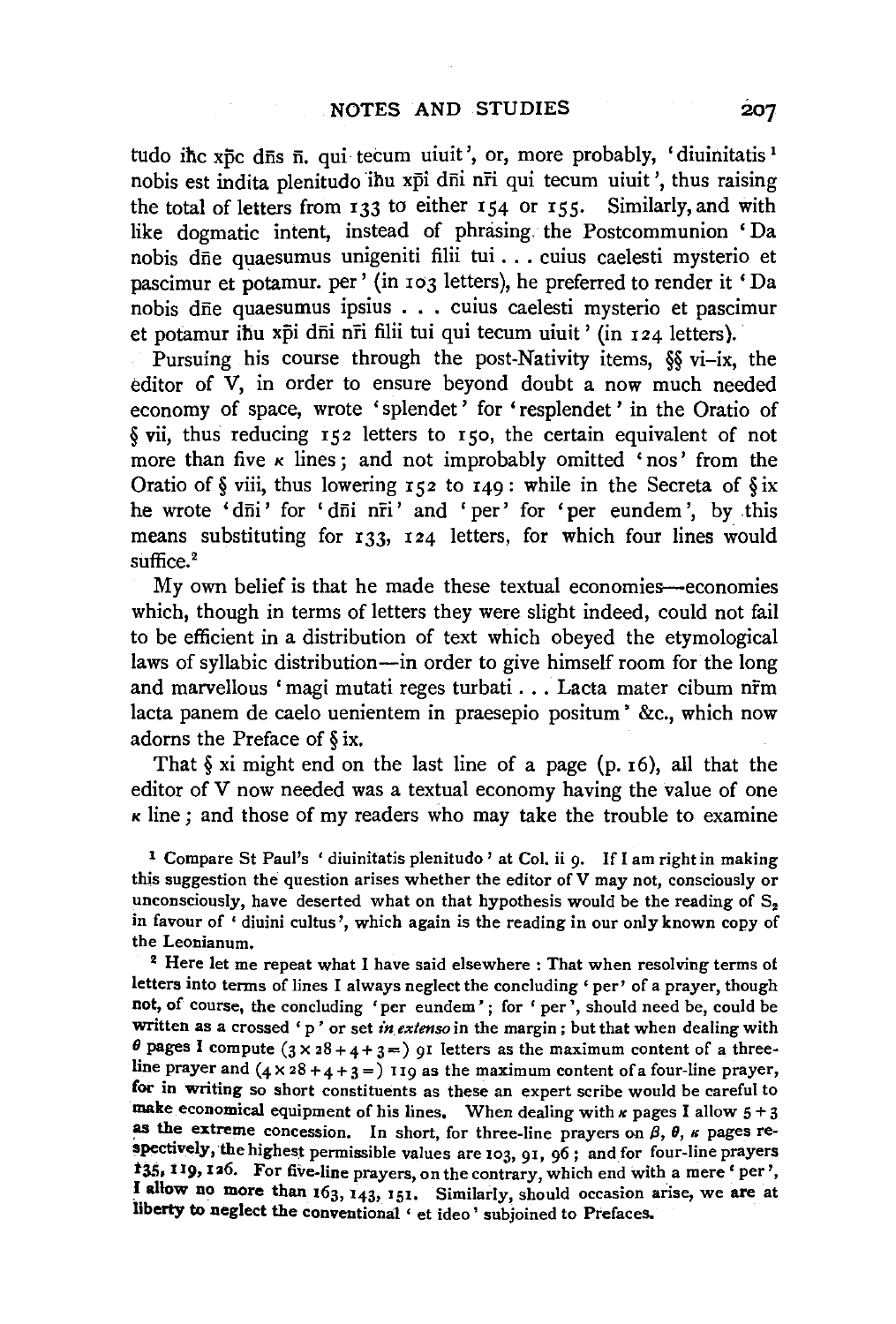the last two constituents of § ix and the whole of §§ x, xi, will see that such economy could not have been better effected than by the simple device of changing the Leonianum words 'ueritatis tuae praemia' (see Leon. XVIII. xviii; Mur. i  $364$ ) in the Secreta of § x into 'diuina praemia '. A substitution such as this would have the merit of retaining that duplication of the consonantal 'u' which is characteristic of both the Classical and the post-classical stylists ; and I believe that it was in fact made, and made by the editor of V, because the 'diu' in 'diuina' gives us a ready explanation of the very curious Reginensis reading ' diuersitatis tuae praemia ', a reading so strange that Mr Wilson has relegated it to his notes rather than exhibit it in his text.

*Two Post-editon·at Blemishes in* §§ *x, xi.* This 'diuersitatis tuae praemia ' in the Secreta of § x and the cruelly abbreviated Preface of § xi demand special attention, if but for a moment.

1. The Leonianum text (Mur. i 364) of the first of these constituents is 'Ut tibi grata sint dne munera populi tui ab omni quaesumus eum contagione peruersitatis emunda nee falsis gaudiis inhaerere patiaris quos ad ueritatis tuae praemia uenire promittis. per' ( 156 letters); and this I believe to have been the text of  $s<sub>i</sub>$ , of  $S<sub>i</sub>$ , and of  $S<sub>o</sub>$ . The account, then, which I propose of the Reginensis ' quos ad diuersitatis tuae praemia' is as follows: That the editor of V, in order to effect the needed economy of a line, substituted 'ad diuina praemia' for ' ad ueritatis tuae praemia ', thus reducing the text to 149 letters, the value of precisely five of his  $\kappa$  lines--

> UT TlBI GRATA SINT DNE MUNERA POPULI TUI AB OMNI QUAESUMUS EUM CONTAGI-ONE PERUERSITATIS EMUNDA NEC FALSIS GAUDIIS INHAERERE PATIARIS QUOS AD DI-UINA PRAEMIA UENIRE PROMITTIS. PER:

but that some post-editorial copyist at the very moment of writing the  $\cdot$  di' which he found at the end of the fourth line, was disturbed by , a subconscious echo of the 'peruersitatis' which he had himself just written, and, besides this, by a reminiscence of the original 'ueritatis tuae '; and that, as a result of the double distraction, he unthinkingly excogitated a conflation of' DI uina' 'per UERSIT atis' and 'uerit ATIS TUAE'.

2. A line thus wasted on his fifteenth page, a line was saved on his sixteenth, perhaps intentionally, perhaps inadvertently, in the Preface of § xi. I incline to the latter alternative, attributing this disfigurement, like the other, to ill health or physical weakness ; and I think my readers will agree with me when they observe what has happened. Not only are the words 'apparuit in nouam nos immortalitatis suae' omitted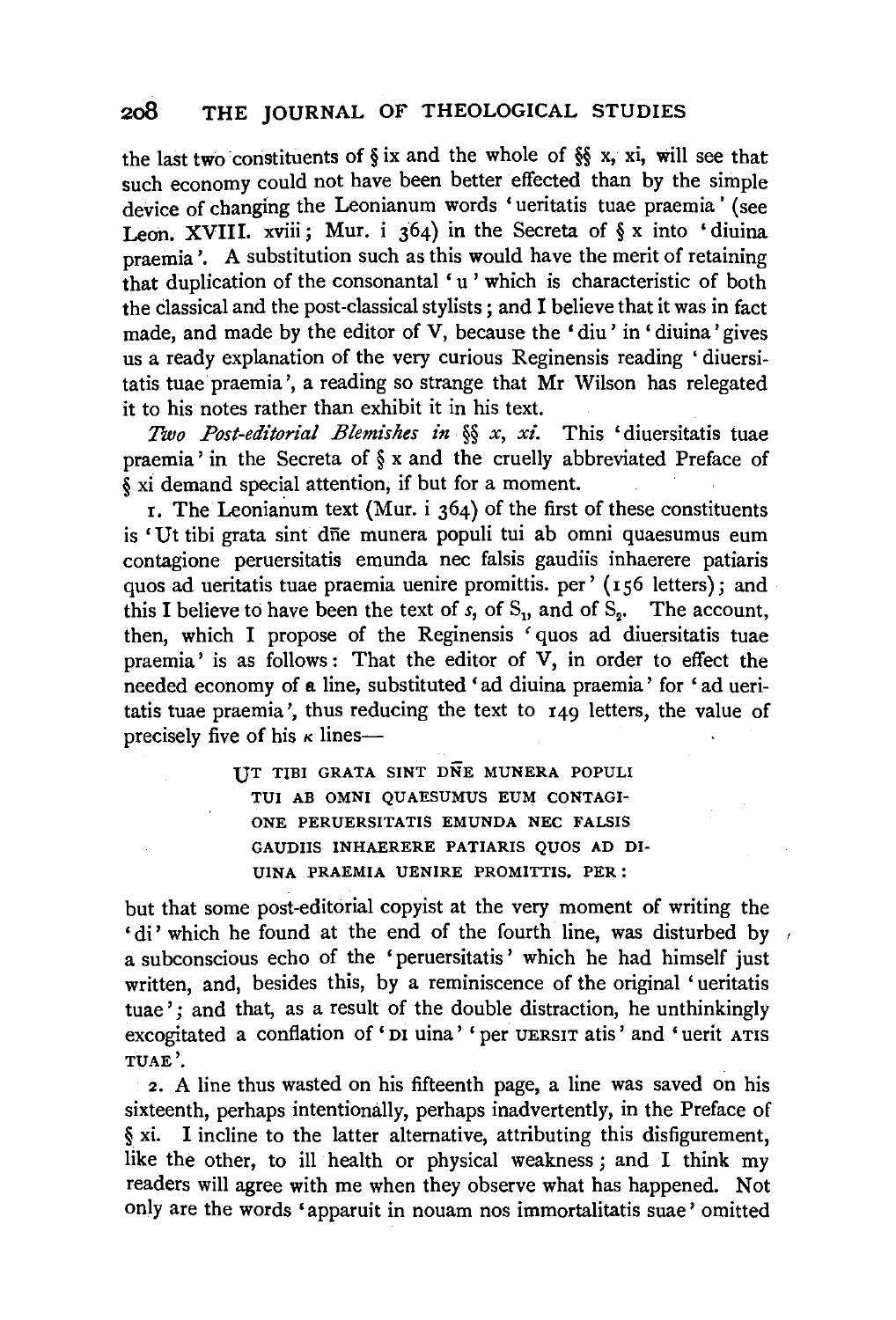between 'mortalitatis' and 'lucem'; 'per quem maiestatem tuam' has been superseded by an intolerable 'per quem laudant angeli'.

But, whichever view we take, the values he gave to the Secreta of § x and to the Preface of § xi were such that, if his pages were ruled and his script written in accordance with those of V and  $V'$ , he ended the series on the last line of a page. The next table shews what I mean.

|                                                                                                               | § x. Against Idols.                                               |                                  |                                                                     |                                                                                                                                                                                                          | § xi. V. of Theophany.    |                                 |
|---------------------------------------------------------------------------------------------------------------|-------------------------------------------------------------------|----------------------------------|---------------------------------------------------------------------|----------------------------------------------------------------------------------------------------------------------------------------------------------------------------------------------------------|---------------------------|---------------------------------|
| Brought forward<br>Capitulum<br>Oratio $\cdots$<br>Secreta<br>Preface<br>Postcommunion, .<br>Of the following | 19<br>165<br>$15\ddot{6}$ <sup>1</sup> , $149^2$ , $159^3$<br>112 | $S_2$ VV'<br>6<br>6 <sup>1</sup> | $\boldsymbol{x}$<br>35 132 132<br>6<br>6<br>$5^2$<br>6 <sup>3</sup> | 22<br>$\begin{array}{ccccccccc}\n\overline{134}^1, & 136^2 & 5^1 & 5^2 & 5^2 \\ \overline{112} & & 4 & 4 & 4 \\ \overline{121}^1, & 84^2 & 5^1 & 4^2 & 3^3 \\ \overline{163} & & 6 & 6 & 6\n\end{array}$ | $S_2$ V <sub>1</sub> V' x |                                 |
| Totals ( $\theta$ ) for $S_2$<br>$(\kappa)$ for V and V'<br>,<br>$(\kappa)$ for $x$<br>,                      |                                                                   | 52<br>148                        | 149                                                                 |                                                                                                                                                                                                          | 23<br>20                  | $= 75$<br>$= 168$<br>$10 = 168$ |

*Data for the External History of§§ i-xi.* Thus we have, as data for a working hypothesis of the developement of this part of the sacramentarial contingent of our document after its original issue in Redaction *s*, first, a stage of enhancement,  $s^1$ , at which (a) the Mass for the Octave of Christmas was introduced; secondly, a later stage, S<sub>1</sub>, at which  $(b)$  the six post-Nativity Prayers were inserted, and the phrase ' Merito ergo . . . pastores laetati' subjoined to the Preface of the Octave; and thirdly, a cismontane stage,  $S_{\alpha}$ , at which  $(c)$  a second Secreta was given to the Christmas Morning Mass, while three supernumerary Orationes and six Ad Populum prayers were distributed through the series. Hence it follows that-assuming my analysis to be free from prejudicial error-if it should ever be possible to aver with certainty that either  $a$  or  $b$  or  $c$  is the work of such and such a pope, a *point d'appui* will have been secured for dealing with the external history of the document. Let me illustrate my meaning:—

1. On the seemingly unquestionable assumption that the original issue, written on  $\beta$  pages and beginning with the In Vigiliis de Theophania, was so arranged as to have the seven Christmas and post-Nativity items on the concluding pages of a book, the stichometry of the document (see the table of values on p. 199) bids us infer that these were followed by the short Prohibendum ab Idolis (now *§* x). Was there, then, ever a period-and, if so, when was it-at which the Roman Church was in such peril from *profanae uanitates* (see the Oratio of the present § x), from *gaudia falsa* (see the Secreta), and from *diabolicae insidiae* (see the Postcommunion), as to justify the compiler of a papal VOL. XV.  $\mathbb{V}_{\mathbf{p}}$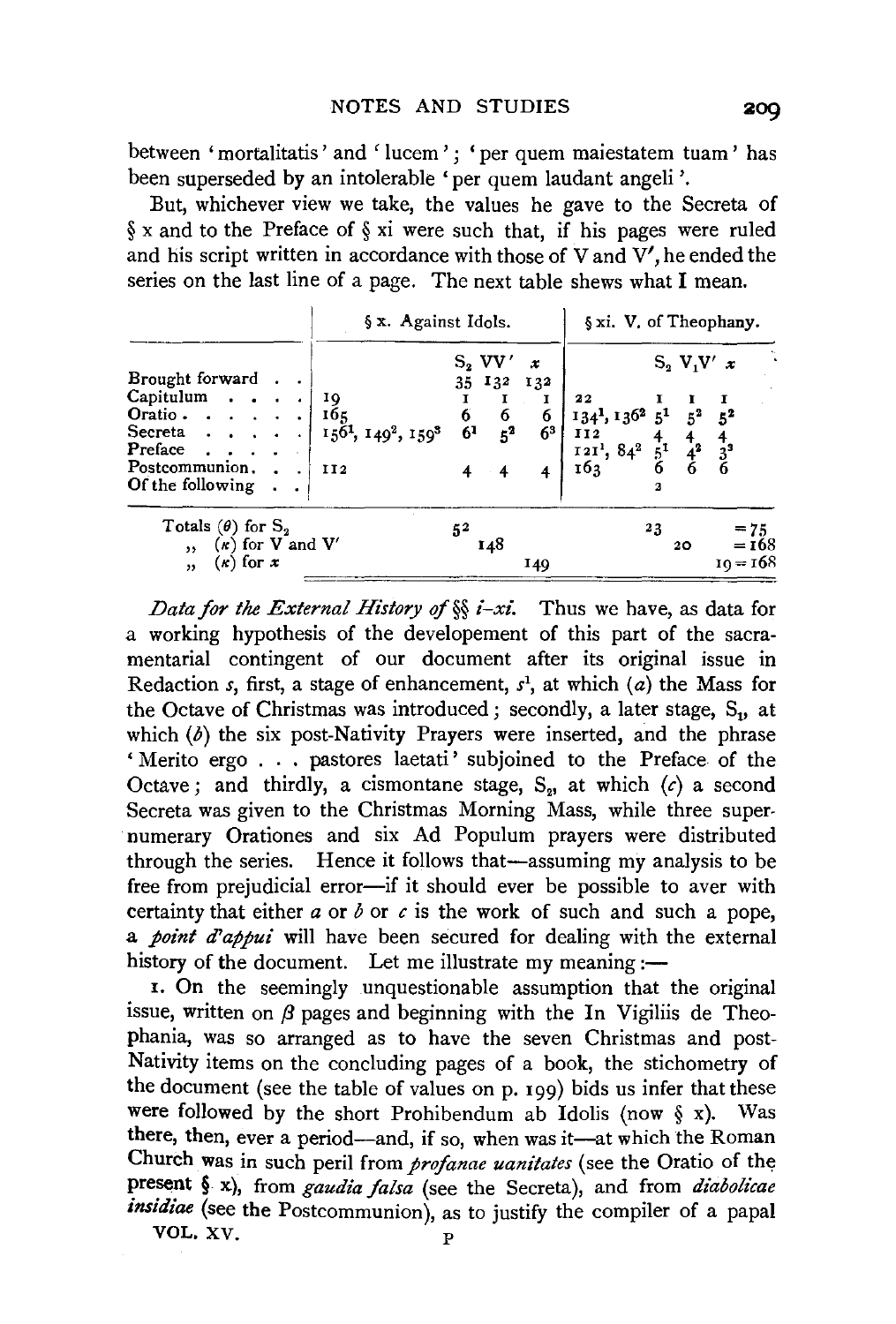sacramentary in making a votive Mass on the subject integral to the scheme of the document<sup>1</sup>; a votive Mass, be it borne in mind, which is not so worded as to oblige us to say that it was to be used exclusively, or even preferably, at Christmastide? If so, that would be the period to which, until better informed, we should have to refer Redaction *s.* 

2. If my analysis has conducted me to a right chronological distribution, we shall have to say that the Mass for the Octave of the Nativity-although, as having the value of one  $\beta$  page, it may have in the first instance been set on a fly-leaf-was co-opted into the document at the sub-redaction which I notify as *s1,* its Preface then ending with the words 'infans et ds est'; but that this constituent was at Redaction S<sup>1</sup> augmented by the phrase 'Merito ergo . . . laetati', and that the six Nativity Prayers were inserted on the same occasion. Now, the Leonian text (Leon. XL i) of the second of these, 'Largire quaesumus ' &c., is so worded as to suggest the possibility—it does no more than this, but still it does it-that the primary and proper subject of our Christmas joy is the Eternal Generation of the consubstantial Word: but our text, with its 'ihu xpi' in place of 'tui filii' carries on our thoughts to His human birth ; and, whereas the Leonian text (Leon. xL i, as before) of the fourth prayer, 'Ds qui humanae substantiae ' &c., ends at ' particeps ', ours, by adding 'xpc filius tuus. per eundem dnm nrm', emphasizes the dogmatic distinction of the two natures of the one Person. So, too, does the very remarkable' unigeniti tui natiuitas corporea' of the third prayer, 'Ds qui · populo tuo' &c., whoever may have been its author. These characteristics of our text, while suggesting an Eutychian or sub-Eutychian date for  $S<sub>1</sub>$ , call to mind the *elimatio* by means of a *cautus sermo* which is the peculiar praise of the first Gelasius, and thus give that pontiff a primary claim to the editorship of that redaction. And, if I am well advised in attributing to that redaction the structurally needless 'Merito ergo ... laetati' in the extant Preface for the Octave, it certainly is a striking coincidence that those words read like an *additamentum* 2 such as might have been inserted by so conspicuously anti-Eutychian a theologian as

1 I say 'integral to the scheme of the document' because without it the document would have been bibliographically imperfect ; for it is a necessary part of one and the same group with the saints' Masses which precede it, each member of the quatrain having been so devised as to co-operate with the others in filling three successive  $\beta$  pages. It cannot be regarded as an insertion introduced *ex post facto* to Redaction *s.* 

<sup>2</sup> The very bold ' caeli locuti sunt' of this passage occurs also in that commentary on Psalms i-lxxv which modern scholarship assigns to the 'Vincentius . . . natione Gallus' commemorated by Gennadius *De urris illustribus* § 81. Expounding Ps. xliv 3, the commentator says, 'Pulcher natus infans Verbum quia cum esset infans ..• coeli loquuti sunt '. (Migne 5. L. xxi 821 B.) For a similar, if not precisely analogous, coincidence, recently detected by Dom G. Morin, see the *Revue Bénédictine* for April 1913.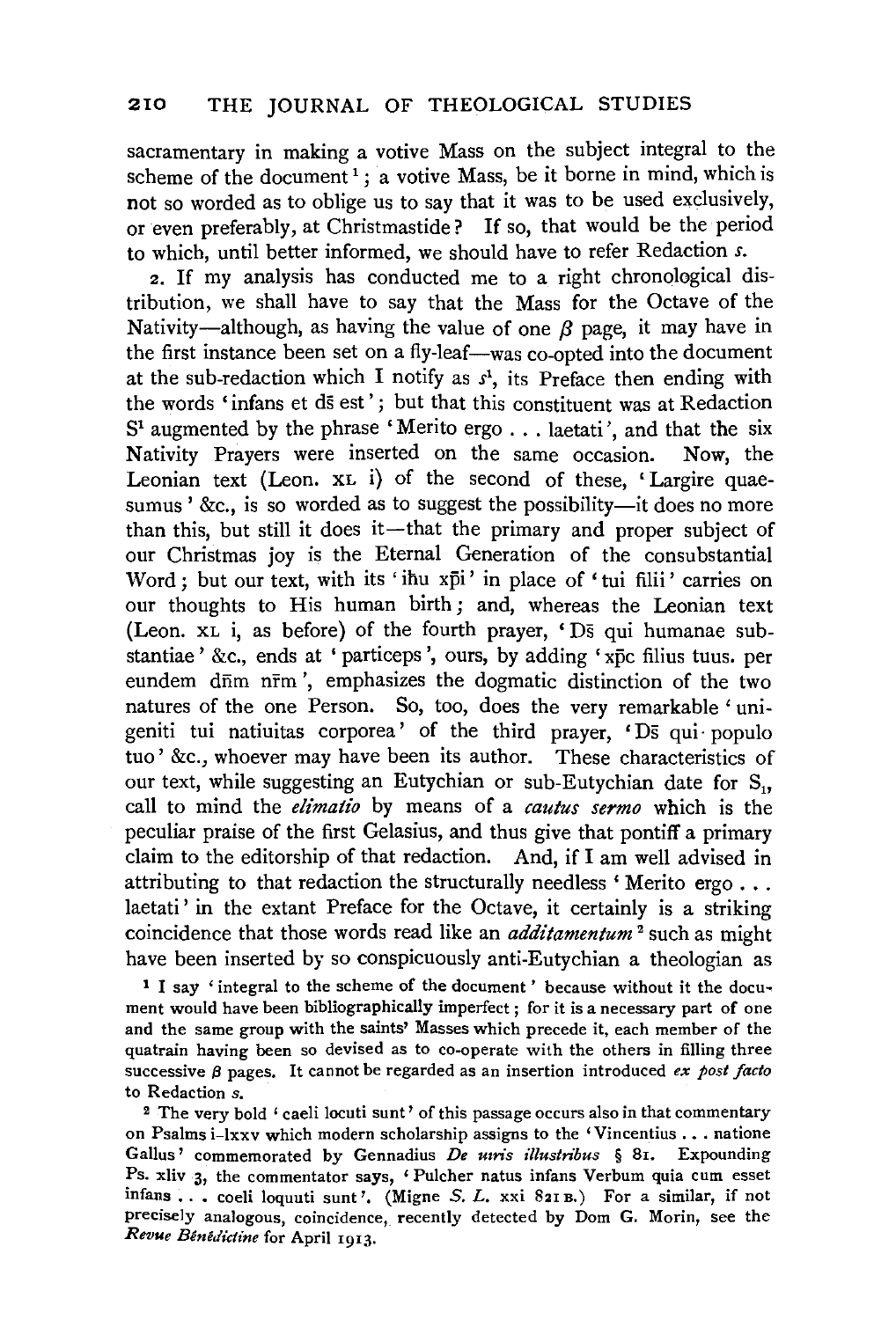was he. They tell us that the Hypostatic Union was the inspiring motive of the wonders attendant on the birth in Bethlehem.

3. Again. By my hypothesis, it was not at *s* or at S<sub>1</sub>, but at S<sub>2</sub>, a cismontane issue, that a second Secreta was given to § iii and an Ad Populum added to the Mass for the Octave of the Nativity. Was there, then, ever a time-and, if so, when was it-at which in some cismontane region it can have been deemed expedient to use in a Christmas-day Mass a Secreta against the *diabolica figmenta* of some heresy on the subject of the Incarnation, and on New Year's Day to implore Heaven, again in an adventitious prayer, to save the children of the Church from the *diabolicum conuiuium* of food dedicated to false gods? If so, the correctness of my diagnosis assumed, we should have two clues to the when and the where of Redaction S.

4. If Rheinau and St Gallen may be our guides, it was not until the second of the cismontane revisions which I conceive the sacramentarial component of our document to have undergone, that the words 'ihc xpc dfis fi. qui tecum uiuit' were added to the very remarkable 'nobis est indita plenitudo' of the Secreta for Christmas Day. The words are a censure, not of Eutychianism, but of the heresy of Arius ; and, especially if employed in concert with other clues, might serve as aid towards determining the when and the where of Redaction V.

5. Let me add another example. Assuming that the whole of the passage 'magi mutati ... dignatus es adimplere' in the extant Preface of § ix was added at a second cismontane issue, Redaction V of my analysis, it is worthy of note that it reads like the composition of one who, though his literary language was Latin, thought in some other. I have already observed that the 'Missale Gothicum' has an analogue to 'magi mutati' in '*mutatio*' as used for the '*conuersio*' of St Paul. I would further observe that, the Virgin-mother having *suckled* her Child, none but a *barbarus,* who, while thinking in one language and writing in another, was insensible to the niceties and requirements of idiom, would have perpetrated such a solecism as *'lacta* cibum nostrum, *lacta* panem ' &c.-' *milk* our food, *milk* the bread ' &c. Again, the truth which, as the last clause, ' Quod etiam ... adimplere ', tells us, ox and ass had prefiguratively hinted the prophet Simeon proclaimed by word of mouth in his 'Nunc dimittis'; the truth that both Jew and Gentile were to be saved by Christ. This the ancient did: but he *adimpleuit* nothing. Here, too, we see that the author of the last half of the constituent must have thought in a language whose vocabulary had a word the literal Latin rendering of which was *'adimplere* ', but that the sense intended was either *to epitomize* or *to formulate.* Should linguists know of such a language, they may help us to determine the when and the where of Redaction V.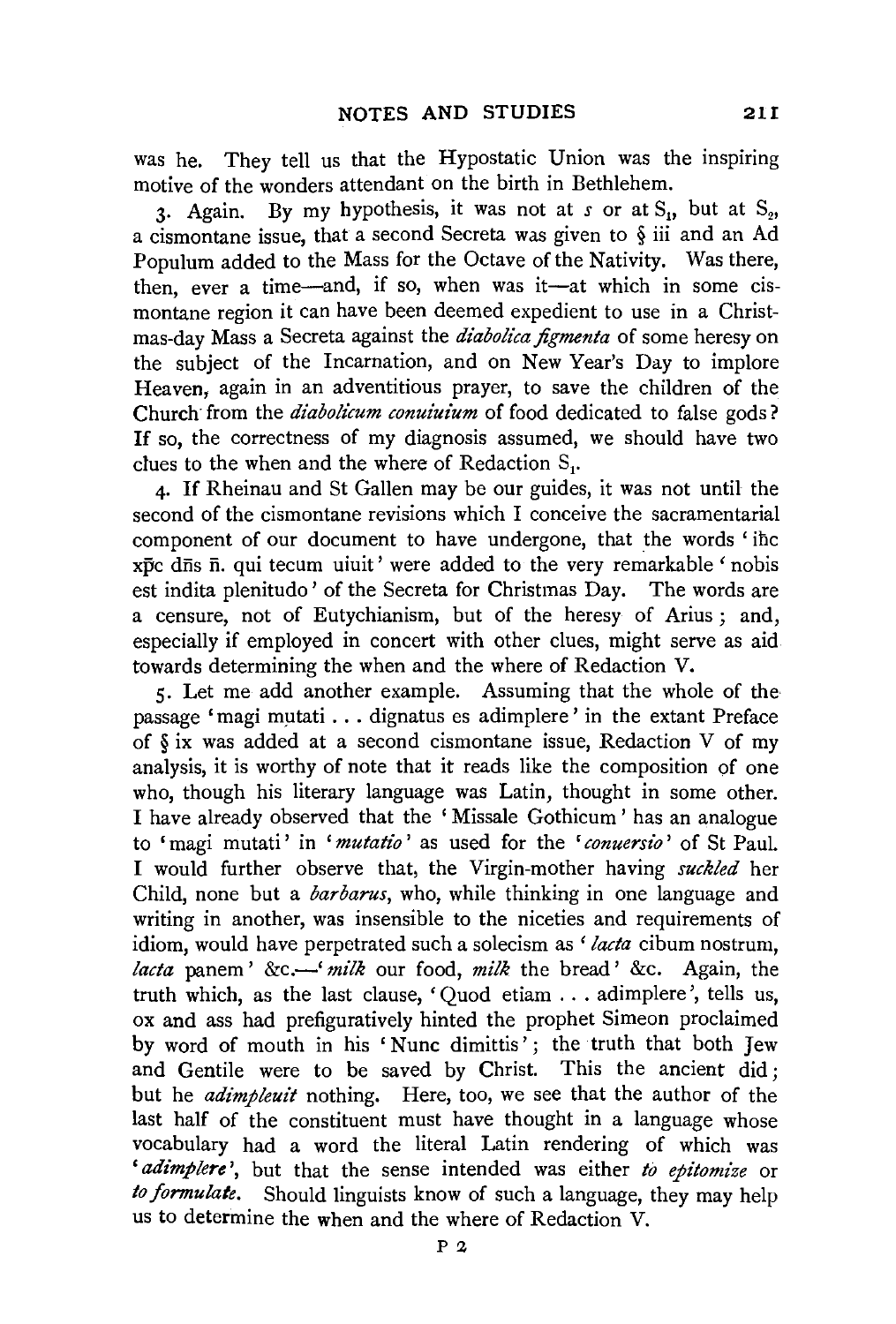*The Roman Equipment and Text of* §§ *xii-xiv.* Sections xii-xiv of the Reginensis codex contain Masses for the Theophany, and for Septuagesima and Sexagesima.

I. For a probable reinstatement of their original equipment we must eliminate the second Oratio of  $\S$  xii, 'Ds illuminator' &c., as inconsistent with the simplicity of an *editio classica*; and also the Ad Populum prayers of §§ xii, xiv, as inconsistent with Roman use.<br>II. Textual accommodations must be made. I. The Reginensis

II. Textual accommodations must be made. text of the Theophany Preface does not seem to be true to the original text. As compared with that of the Rheinau sacramentary it has 'regni tui mysteria ', not 'sacratissima regni tui mysteria ', and the very strange 'index puerpera uirginalis stella ', not 'index puerperii uirginalis stella' ; thus comprising 301 letters (the precise equivalent of 10 completely filled  $\kappa$  lines, as against 314<sup>1</sup>) (10  $\beta$  lines, 11 of  $\theta$ ). Why it should have been thus reduced I hope to enquire when the moment comes for dealing with the methods of the second of the cismontane editors. Meanwhile I assume that in the Roman editions the value of the constituent had been  $3I_4$ . 2. There can be little doubt that in the Secreta of § xiv 'quam sacris muneribus facis esse participes tribuas ad earn plenitudinem uenire' should be corrected to 'quam sacri muneris facis esse participem tribuas ad eius plenitudinem uenire' and the value computed as 108, not rro.

These corrections made, we have as follows for Redactions *s* and S<sub>1</sub> ; where, since, by the hypothesis, *s* began with the Vigil of the Theophany (see above, p. 198), and on page  $3$  of the pope's book, I assume that the Mass of the Feast began on page 4; but where, since, by the hypothesis, S, began with the Vigil of the Nativity (see above, pp. 199, 200), I assume that § xii began on page 15 of the papal copy of this latter edition.

|                                                                                                                                                                          | 6 xii.<br>Theophany.                                                                                                                                                                                                                            | § xiii.<br>lxxma.                                                               | 6 xiv.<br>$_{\rm kms}$                                                                                                    |
|--------------------------------------------------------------------------------------------------------------------------------------------------------------------------|-------------------------------------------------------------------------------------------------------------------------------------------------------------------------------------------------------------------------------------------------|---------------------------------------------------------------------------------|---------------------------------------------------------------------------------------------------------------------------|
| Capitulum.<br>Sub-title $\cdots$<br>Collecta<br>Oratio $\cdots$<br>Secreta $\cdots$<br>Preface<br>Infra actionem.<br>Communicantes<br>Postcommunion.<br>Of the following | $sS_1$<br>16<br>$\star$ $\star$<br>5.<br>$\frac{1}{7}$<br>$\mathring{\mathbf{g}}$<br>223<br>5 <sub>1</sub><br>124<br>$\frac{4}{5}$<br>- 5<br>143<br>$314+$ 10<br>II<br>13<br>1<br>1<br>6<br>$\overline{7}$<br>179<br>$\overline{5}$<br>140<br>5 | $sS_1$<br>$I_4$<br>$I$ I<br>16466<br>140, 5, 5<br>88<br>3 <sub>3</sub><br>11044 | $sS_1$<br>I <sub>2</sub><br>$I$ $I$<br>$\begin{array}{r} 56 \\ 34 \end{array}$<br>153<br>96<br>110(108)<br>44<br>93<br>34 |
| Totals $(\beta)$ for s<br>$(\theta)$ for $S_1$<br>$\overline{\mathbf{r}}$                                                                                                | 38<br>42                                                                                                                                                                                                                                        | 19<br>19                                                                        | $18 = 75$ (P. 6 ends)<br>$10 = 80$                                                                                        |

The course of the submitted to the notice of my readers,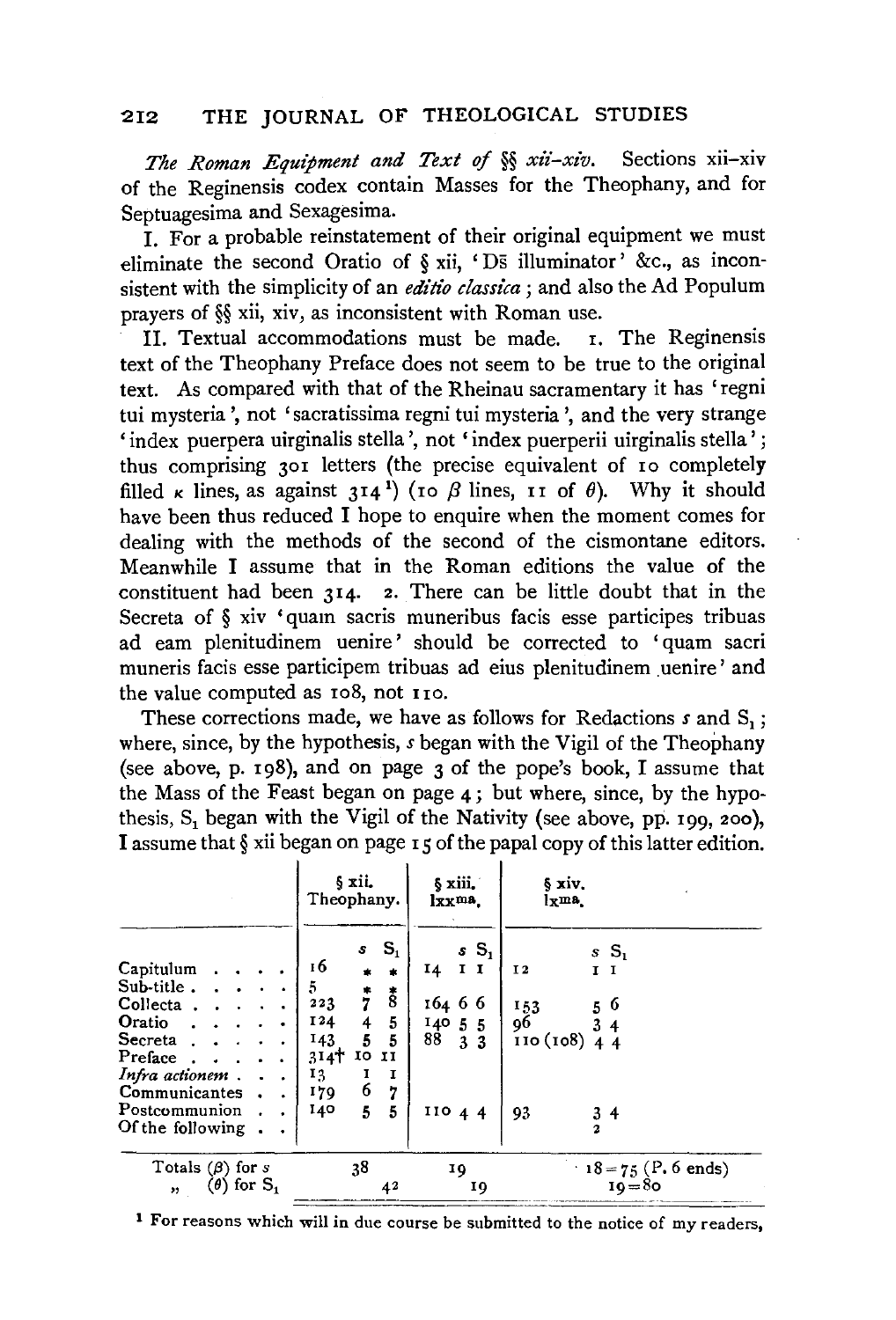*The Obseruantia Paschalis* of § *xvii.* Sections xv and xvi were, by the hypothesis, incorporated into the extant document during the cismontane period. They consist of material proper to a *canon poenz'* tentialis. Since, therefore, our obvious course is to proceed with the subject on which we have just entered, the equipment and text of the sacramentary during the Roman period of its evolution, I pass on to § xvii in which the series of Masses is resumed.

It so happens that the first day after Quinquagesima Sunday to which our document(Mur.i 506) gives a Mass is the first day of the comparatively modern Lent. We must for that reason be careful to note,in the first place, that in neither rubrics nor text of that or of any other item in § xvii is anything said of a fast either prolonged or restricted to forty days; in the second, that no such words as' quadragesima' and 'quadragesimalis' occur in any of them ; and, in the third, that 'quadragesima' is a term of the same category with 'septuagesima ', 'sexagesima' and ' quinquagesima ', and must not be regarded as originally or necessarily of equivalent meaning or identical scope with the term 'quadraginta dies'.

On the other hand, and in the fourth place, we must carefully note that, although 'quadragesima' and ' quadragesimalis ' do not occur in any of the items of§ xvii, distinctive formulae do abound in them, and that these are not only distinctive but suggestive, viz. ' obseruantia paschalis' in the Secreta of the first item; 'inchoata ieiunia' and ' obseruantia' in the Collecta of the second ; 'ieiunia paschalia ' in the Collecta of the third; 'obseruatio haec' and ' paschales actiones' in the Collecta of the fourth and last.<sup>1</sup>

To these cautions I would add another. The Mass for Quinquagesima Sunday is member of one and the same liturgical scheme with the other items of § xvii. The 'obseruantia sca' of its Oratio and the 'obseruantia paschalis' of its Secreta are identical with the' obseruantia' of the Wednesday Collecta and with the 'ieiunia paschalia' and 'paschales actiones' of those for Friday and Saturday. This considera-

I reserve to a later page (see below, p. 224) my syllabus of values for  $S_2$  and V. Meanwhile I set a printer's dagger  $(+)$  against the '  $314$ ' of the present list.<br><sup>1</sup> Pamelius finds, in his MS of a Carolingian sacramentary of quasi-Gregorian

type, a Mass for the Saturday in Quinquagesima week ; herein differing from Muratori, who, in a similar sacramentary (see Mur. ii 30) finds none. In it he inserts, whether with or without authority, the prayer, 'Obseruantias' &c., which in our document serves as that day's Collecta ; but with the remarkable difference that, instead of ' paschalibus actionibus ', he reads ' actibus quadragesimalibus '. Thus the Pamelian reading assumes a Lent which, beginning in Quinquagesima week, and comprising forty fasting days, anticipates Quadragesima Sunday. The Reginensis reading, as I am about to shew, assumes an *obseruantia*, the inspiring motive of which is not a commemorative imitation of the Redeemer's forty days' fast, **but a** preparation for the baptismal solemnities of Easter.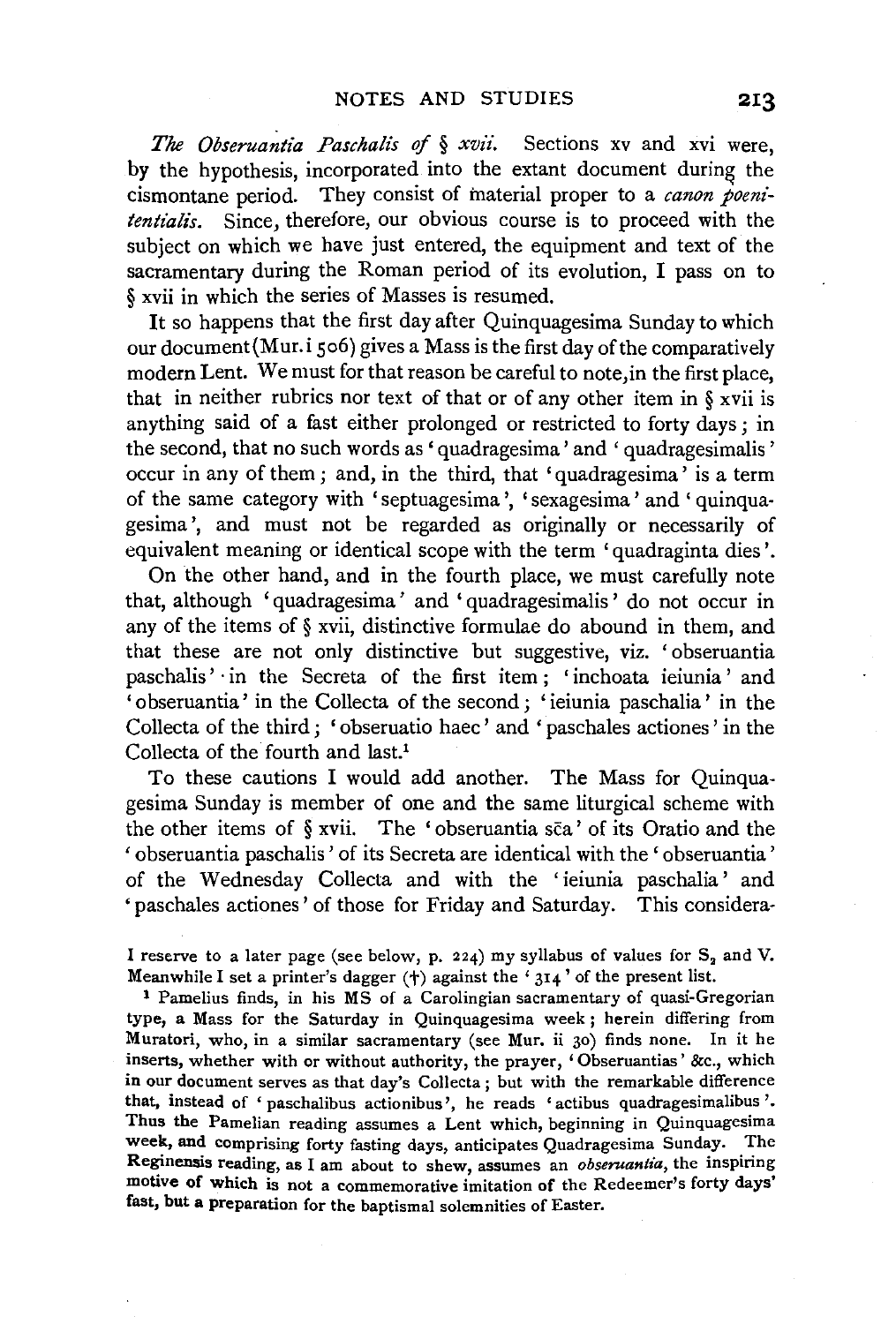tion suffices to refute the late Dr Probst's theory that the ferial *missae*  of § xvii were ember Masses.

Yet another caution must be added. Our document gives no *missae*  to 'any of the Thursdays before Holy Week; for, although these were fasts, they were not station-days. If, then, it be true that though the Thursday in Quinquagesima week has not a *missa* it yet was a fast, we are not at liberty to exclude the Monday and Tuesday for no better<br>reason than that *missae* have not been assigned them. Nor must the reason than that *missae* have not been assigned them. opening words, ' Inchoata ieiunia ', of the Wednesday Collecta mislead us into thinking that that was the day on which the *obseruantia paschalis*  began. Rheinau and St Gallen use this very prayer in their Friday Mass, the third day and the third station of their comparatively modern Lent ; and our own document uses the words on the Friday, not the Wednesday, of the autumn ember-week (II lx).

What account, then, are we to give of the 'obseruantia paschalis ', the 'paschales actiones ', and other like peculiarities of § xvii?

The Liber Pontificalis,<sup>1</sup> in its account of Telesphorus, bishop of Rome between the years 142 and 152, says 'Hie constituit ut septem hebdomadas ante Pascha ieiunium celebraretur ', but does not tell us whether the fast was enjoined as an esoteric observance or was obligatory on laity equally with clergy, or on seculars equally with ascetics. On the other hand, it was at the close of the sixth century the general custom of the Roman Church to keep a fast which began not, like the Telesphoran, on the morrow of Quinquagesima Sunday, but a week later. Are we, then, to infer that the Telesphoran fast was intended to be of general obligation, but that in course of time its duration was lowered from seven weeks to six; or is it more reasonable to believe that the six weeks' fast customary at the time of Gregory the Great, so far from being a modification of the *constitutio* of Telesphorus, represented another tradition and was historically distinct from it? The latter would seem to be the more probable opinion of the two ; but, as an aid to the better understanding of the document with which we are now more especially concerned, I must be content with inviting attention to what I believe to be the unquestionable fact that, although in Rome, as probably in other cities of Italy, the Telesphoran, or seven weeks', use survived until the second half of the fifth century, the later, or six weeks', use was already bidding fair to supersede it.

Leo the Great (A.D. 440-461) in some of his sermons speaks in terms so explicit of *quadraginta dies* devoted to fasting as to raise a very strong presumption that he had in mind a true quarantine of fasts, and thus a quarantine which, by arithmetical necessity, began before Quadragesima week. I refer to the phrases 'quadraginta <sup>1</sup> Migne S. L. cxxxvii 1175. It is worthy of special note that Telesphorus is described as 'natione Graecus '.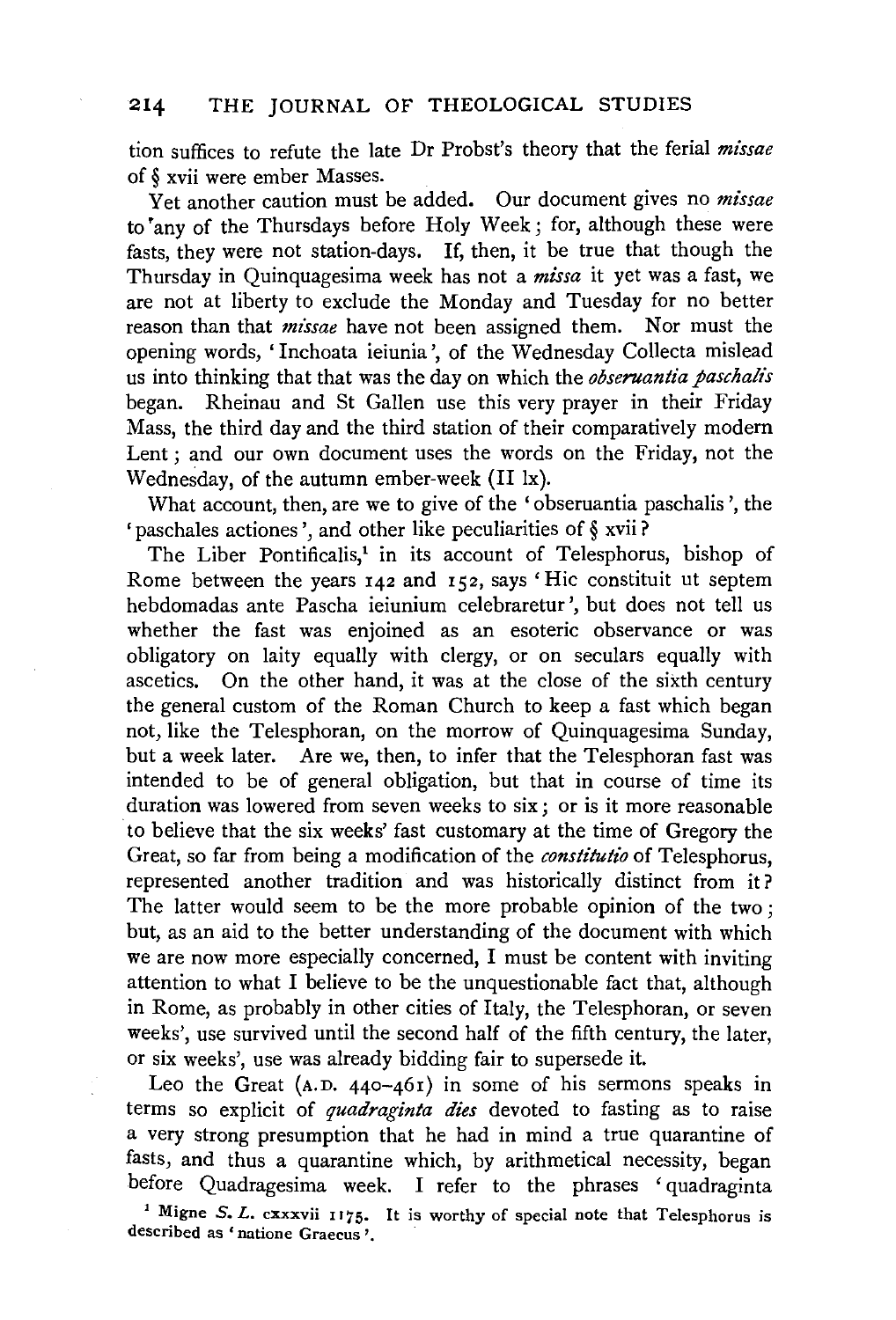dierum continentia' in the third sermon (Migne *S. L.* liv 273 D); ' quadraginta dierum exercitatio' in the fourth  $(i\delta$ . 275 B); ' quadraginta dierum ieiunium' in the fifth, seventh and tenth (ib. 283 B, 288 B, 298 B), and more especially to the 'quadraginta dierum ieiunia' of the sixth and eighth  $(i\delta$ . 286 B, 294 B).

But, if so, are we to understand by these phrases a quarantine of *feriae* which began on the Wednesday after Quinquagesima Sunday ? I think not. I believe it to have begun, as Telesphorus would seem to have designed, on the Monday of Quinquagesima week, and, as a consequence, to have ended on the evening of the Thursday before Easter, being followed by what was perhaps already known to some of the churches of Gaul as the *ieiunium biduanum*, the Paschal fast  $\kappa a \tau^2 \epsilon \xi \gamma \gamma \gamma \nu$ of the two days before Easter<sup>1</sup>: because Leo, in his fifth Lenten sermon (Migne *S. L.* liv 283 B), speaks of a forty days' fast which was a preparation, not specifically and exclusively for the anniversary of our Lord's resurrection, but for the 'sacramenta redemptionis nostrae ', a phrase which the context seems to explain of the death as well as the resurrection of our Lord<sup>2</sup>: because when, in the seventh  $(i\delta$ , 288 B-290 A), he speaks of a 'quadraginta dierum ieiunium quod festi paschalis est praeuium ' he identifies <sup>3</sup> the ' festum paschale' with the reconciliation of penitents and the baptism of catechumens : because, in the twelfth *(ib.* 305 C), he is careful to expound 'solemnitas paschalis' of the death equally with the rising again of the Redeemer<sup>4</sup>: because, in the ninth<sup>5</sup> and tenth<sup>6</sup> (ib. 295 A, 298 A), he associates the Crucifixion with the

1 See below, p. 217 n. 2.

<sup>2</sup> His words are 'Quae (scil. redemptionis nostrae sacramenta) ut dignius celebremus quadraginta dierum ieiunio praeparemus. Non enim ii tantum qui per mortis Christi resurrectionisque mysterium in nouam uitam baptismo sunt regenerante uenturi sed etiam omnes populi renatorum utiliter sibi et necessarie praesidium huius sanctificationis assumunt, illi ut ... isti ut ' &c.<br><sup>3</sup> ' Siue enim illam partem populi cogitemus quae ... tendit ad palmam, siue illam

quae lethalium conscia peccatorum per reconciliationis auxilium festinat ad ueniam, siue illam quae, Sancti Spiritus regeneranda baptismate, uetustate Adam exui et Christi cupit nouitate uestiri, apte et utiliter omnibus dicitur " Parate uiam Domini" . • • Unde ut sacramentorum paschalium diuina mysteria digno suscipiantur officio ' &c.

' 'Appropinquante, dilectissimi, solemnitate paschali adest praecurrentis consuetudo ieiunii quod nos quadraginta dierum numero ... exerceat. Suscepturi enim festorum omnium maximum festum ea nos debemus obseruantia praeparare ut in cuius sumus resurrectione conresuscitati in ipsius inueniamur passione commortui.' 5 Here, speaking of the ' dies quos illi sublimissimo diuinae misericordiae sacra-

mento scimus esse contiguos ', he says ' in quibus ... maiora sunt ordinata ieiunia ut per commune consortium crucis Christi etiam nos aliquid in eo quod propter nos gessit ageremus, sicut apostolus ait " Si compatimur et conglorificabimur"',

<sup>6</sup> Here, speaking of the 'festiuitas paschalis', he says ' Siquidem etiam ipsa Domini ex matre generatio huic est impensa sacramento ; nec alia fuit Dei Filio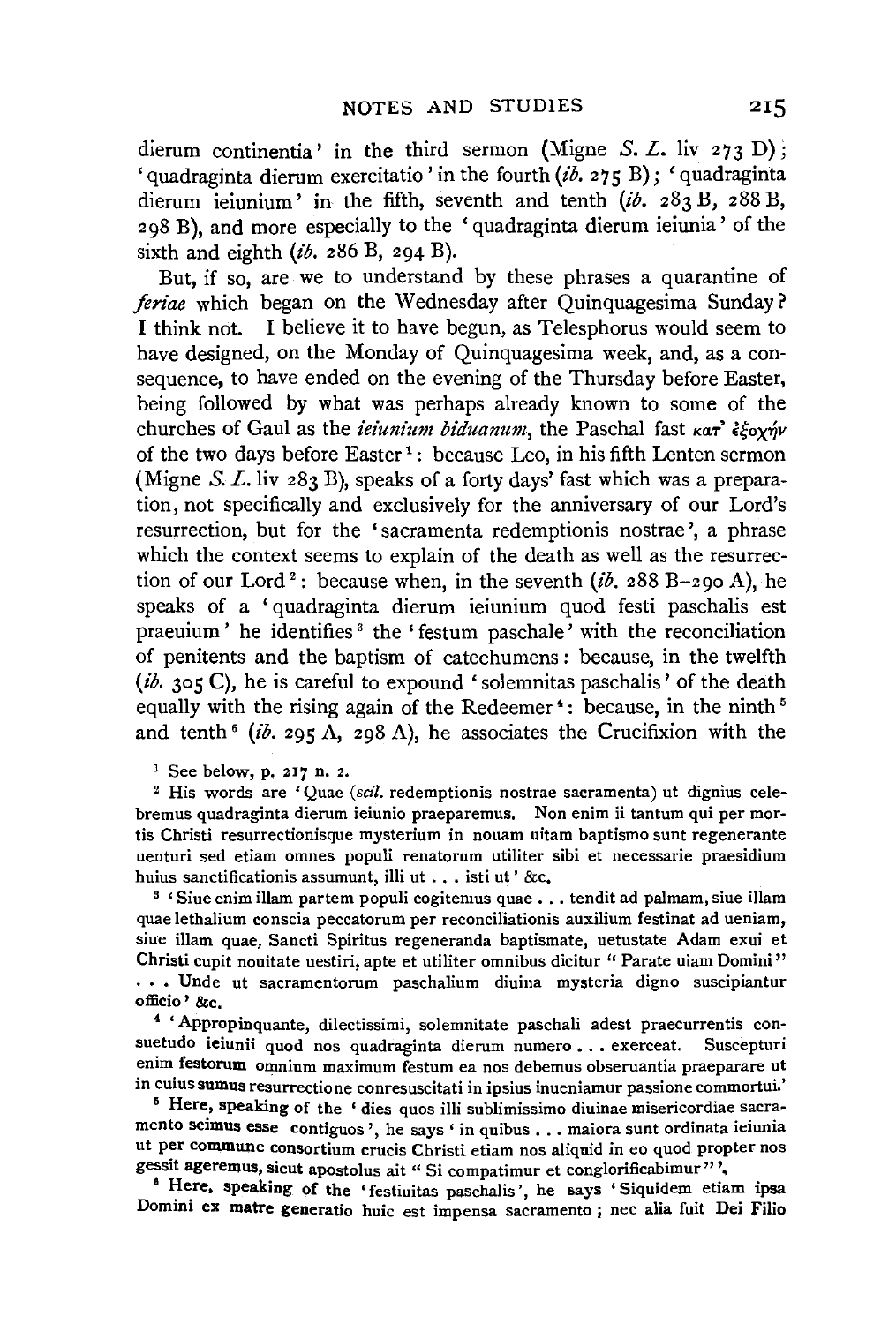' paschale sacramentum', the 'festiuitas paschalis', and the 'celebrandus paschae dies' to which a ' quadraginta dierum ieiunium ' had led the way: because, in the fourth  $(ib. 275 \text{ A}, \text{ B})$ , he equates the 'sacratissimum maximumque ieiunium' which is its subject-matter with a 'quadraginta dierum exercitatio ', and declares the object of this to be ' ut excellens super omnia *passionis dominicae* sacramentum purificatis et corporibus et animis celebremus'; and because, in his seventh sermon on the Passion (ib. 332 B, C; 333 A, B), so far from calling Easter Day a passover, he gives the appellation of 'nouum pascha'—and that in no doubtful terms-to the eucharistic feast instituted on the night of the first Maundy Thursday, and instituted as antitype to the *solemnitas*  paschalis and *festiuitas paschalis* of the Old Law-' Antiqua obseruantia nouo tollitur sacramento, hostia in Hostiam transit, Sanguine sanguis aufertur, et legalis festiuitas dum mutatur impletur ', 'Incipiente enim festiuitate paschali . . . nouum pascha condebat ', ' Discumbentibus enim secum discipulis ad edendam mysticam coenam . . . ille corporis et sanguinis sui ordinans sacramentum ' &c.

Such, then, is the evidence yielded by the majority of St Leo's prae-Paschal sermons. But when we turn to the first and second of those discourses we find a conspicuously different terminology; a fact the more noteworthy from the circumstance that each of them was preached on a Quadragesima Sunday. When, in the first sermon, the pontiff refers to our Lord's victory over the tempter, he says 'Vicit enim aduersarium, *ut audistis*, testimonio legis'; for the Quadragesima Gospel had just been sung as part of the Mass then in progress : and when, in the second, he quotes the Epistle for the same day, he says 'Unde opportune auribus nostris lectio apostolicae praedicationis *insonuit*  dicens "Ecce nunc tempus acceptum, ecce nunc dies salutis"'; for the passage was still lingering in the ears of his audience (ib. 265 A; 268 B).

Now, in these two sermons he neither mentions a 'ieiunium quadraginta dierum' nor employs any phrase that can be deemed equivalent to it. But he does say in one of them  $(i\delta, 264, B)$  that he and his hearers are keeping<sup>1</sup> the 'sacratissimi *quadragesimae* dies', days therefore, which, as beginning with Quadragesima Sunday, cannot have comprised as many as forty feriae on which to fast: while in the other  $(ib. 268 \text{ A})$  he describes the devotional exercise on which they are about to enter as a 'ieiunium *quadragesimale*': in each case using causanascendi quam ut cruci possetaffigi •.. ut esset nobis sacrificium redemptionis abolitio peccati et ad aeternam uitam initium resurgendi '.

<sup>1</sup>The Ballerini, following Quesnel, here print ' Scientes enim *adesse* sacratissimos quadragesimae dies' in place of ' Scientes enim *agere nos* sacratissimos quadragesimae dies'. The substitution is due to a mistake which ought not to have been made. The quadragesimal *fast* had not begun, but the quadragesimal *season*  had, and Sundays are part of it.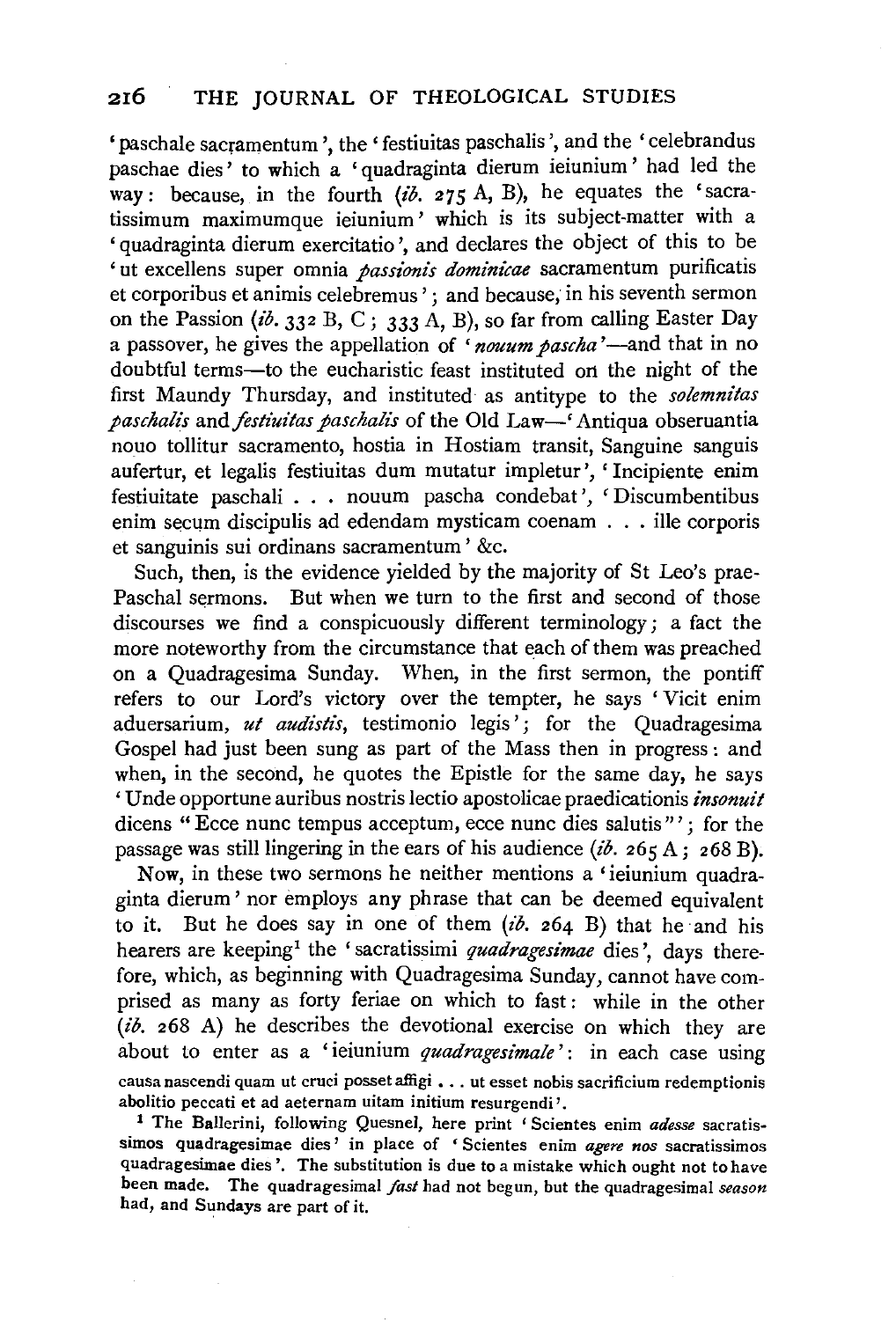'quadragesima' as a noun substantive, but in each case making it evident that in the public vocabulary of the Roman Church the term ' ieiunium quadragesimale' was not, and cannot have been, regarded as equivalent to 'ieiunium quadraginta dierum '. On this last consideration it is impossible to insist too strongly.

Thus we find in St Leo's sermons two co-existent, but not necessarily antagonistic, theories. By one of these a *quadraginta dierum ieiunium* kept on forty ferial days in seven successive weeks ; the first feria being Quinquagesima Monday, and the last the Thursday before Easter. If to these we add the *mysterium paschale* of the Friday and Saturday, we complete the seven weeks' fast which the *Liber Pontijicalis* asserts that Telesphorus instituted; the forty-two days' fast on which an author identified by some with St Ambrose, by some with Maximus of Turin, dilates when he calls them the antitype of the forty-two *stationes* of the children of Israel on their journey to the Red Sea.<sup>1</sup> By the other theory, a thirty-four days' fast kept in as many feriae as are included in forty 2 out of the forty-two consecutive days of six weeks, the first of which days is Quadragesima Sunday—whence the name *ieiunium quadragesimale-and* the last the Thursday before Easter. If to these we add the next two days we have, as total, the thirty-six days' fast on which Gregory the Great descants in his sixteenth homily on the Gospels.<sup>8</sup>

*The Roman Equipment, Text and Rubrics of* §§ *xvii, xviii.* In the document on which we are engaged two theories of prae-Paschal fast are discernible; and I beg my readers to note that they correspond to those found in the sermons of Leo. In § xvii, which is devoted to Quinquagesima week, we find, as in St Leo's sermons concerning

1 See Migne *5.* L. !vii 311 A-312 A. Be it carefully observed, however, that the  $\frac{1}{2}$  been might between, who have been calculary observed, however, that the eacher, whoever he inay have been, employs 'quadragesima' in the secondary sense the Italian ' quaresima, the spanish ' quaresima', the French ' careme', the English 'lent', all of which begin on the Wednesday in Quinquagesima week. On the other hand, a homily preached on the Wednesday in Quinquagesima week, and as to which there is no doubt that Maximus of Turin is its author (Hom. 36, Migne  $S.L.$  lyii 301 C), gives the word its proper and primary sense of a season beginning in Quadragesima week-' Quia nonnullorum est consuetudo, carissimi, *aduenientes quadragesimae dies* deuotiore ieiunio *praeuenire'* &c.

2 These forty consecutive days-some of them Sundays-make up what Amalarius *(De eccl. off.* I iv) calls the 'quadragenarius numerus ', a number upon  $t$ malarius (*De eccl. off*, 1 iv) calls the 'quadragenarius numerus, a number upon e completion of which, on the 'quinta dies and  $\mathcal{L}(\mathcal{M})$ .  $\frac{1}{2}$  The whole of what he says is too long for citation. Let the following sufficient  $\frac{1}{2}$  is the following sufficient of the following sufficient  $\frac{1}{2}$  is the following sufficient of the following sufficien

Ine whole of what he says is too long for challon. Let the lonowing summer. uenium cuenium uite usque au paschalis solemnitatis galula sex diepublikatis duo film miunt, quarum undencet dies quadraginta quo nunt: ex quique duin sex dies dominici ab abstinentia subtrahuntur non plus in abstinentia quam triginta et sex remanent' (Migne S. L. lxxvi 1137 B).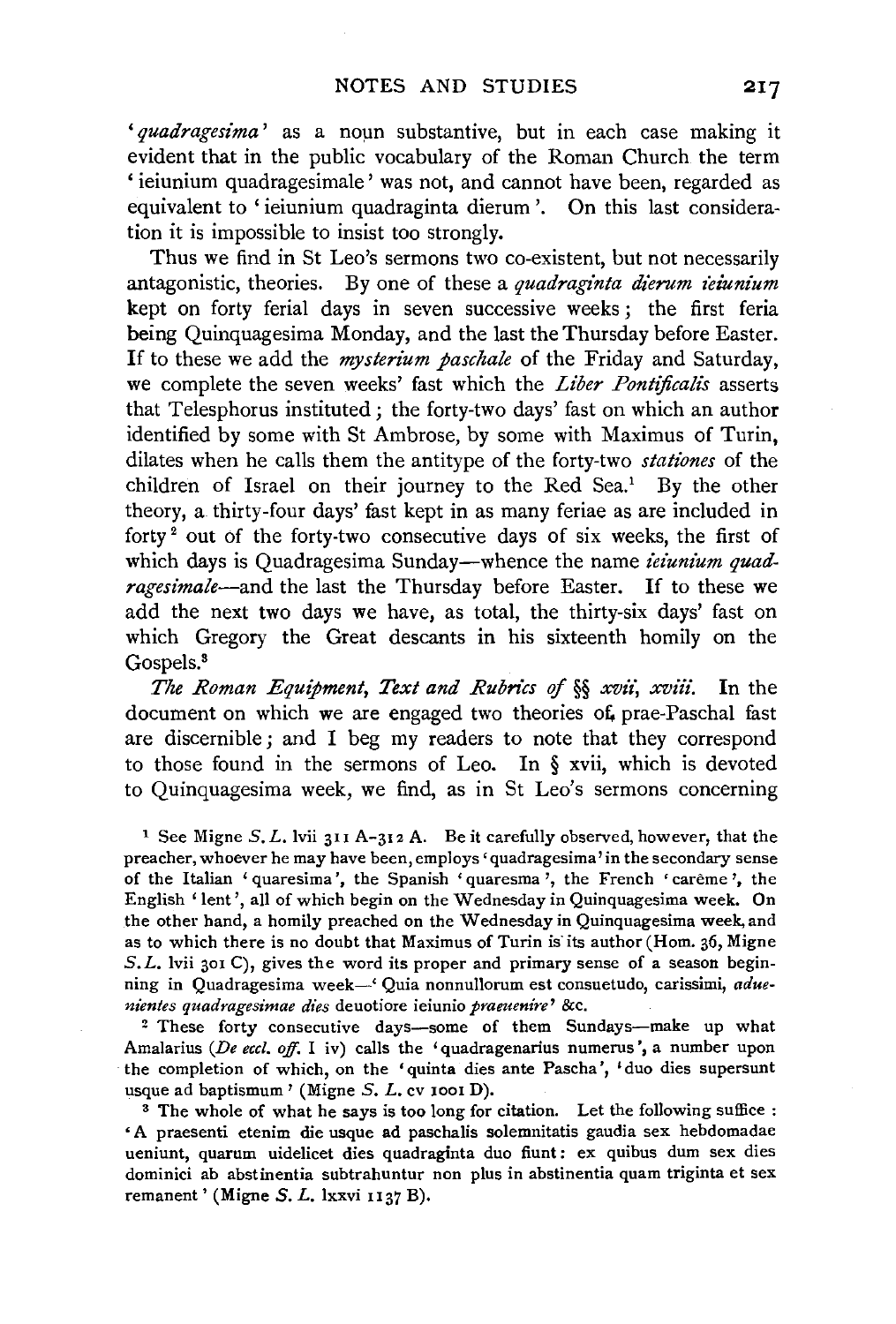the *ieiunium quadraginta dierum* and the *quadraginta dierum ieiunia,*  the phrases 'obseruantia paschalis ', 'ieiunia paschalia ', 'paschales actiones'; phrases correlative with, and equivalent to, the 'obseruantia' which the pontiff describes as preparatory to the *solemnitas paschalis.* On the other hand, in § xviii, and in its first item, the Mass for Quadragesima Sunday, we find, as in St Leo's sermons for that day, no mention whatever of 'paschalia ieiunia' and the like; but terms of another category, namely, 'quadragesimale sacramentum' and ' sacrificium quadragesimalis initii<sup>'</sup>; terms identical in scope and meaning with the ' sacratissimi quadragesimae dies ' and 'quadragesimae initium' in the two sermons just mentioned.

How long after the age of St Leo these two theories may have subsisted, and subsisted each distinct from the other, in the public apprehension<sup>1</sup> of the Roman Church, we do not know; nor do we know when it was that the second of them can be said to have finally asserted itself in Rome to the general exclusion, or the general oblivion, of the first: but there can be no doubt that after the lapse of some four human generations from the death of Leo the first of them was not in general recognition. Even then, however, Roman custom does not seem to have employed the term 'quadragesimae tempus ' in any such loose and extended sense as that which is now given to 'carême', ' quaresma', ' quaresima', and our own 'lent'; still less, the single

1 I say designedly *'public* apprehension ', *'general* exclusion ', *'general* oblivion', ' general recognition'; for it stands to reason that in conservative circles tradition may have not only kept alive the memory, but perpetuated the observance, of that seven weeks' fast of which I see unquestionable proof alike in the sermons of St Leo and the book we are studying. The Vatican MS, to which I have already referred, the *Breuiarium* edited by Tommasi, and after him by Muratori (ii 391, &c.), admirably illustrates and enforces my surmise, not only in the passage I am about to cite, but in certain words, which I italicize, of its title : • Incipit breuiarium ecclesiastici ordinis qualiter in coenobiis Domino seruientes .•• *debeant* celebrare *sicut in sancta ac Romana ecclesia a sapientibus ac uenerab17ibus patribus traditum fuit.'*  The passage germane to the subject of the two theories of fast is  $(ib. 400)$  as follows : ' Monachi uero et Romani deuoti, uel boni Christiani, a Quinquagesima ; rustici autem et reliquus uulgus a Quadragesima *[heic aliquid desideratur].'* Then follows ' Primum autem ieiunium quarta et sexta feria post Quinquagesimam, id est una hebdomada ante Quadragesimam apud eos publice agitur ', where an implied distinction is drawn between the *publicae actiones-that* is to say the *publicae stationes-of* Wednesday and Friday and the fast common to all the feriae of which the previous sentence has informed us.

See also, in Gerbert *Monumenta* ii 171, the following, from a composite document which has much in common with the foregoing : ' Monachi uero et Romani deuoti a Quinquagesima [de carne] leuant ieiunium' : and, from yet another *(ib.* 189), 'Clerici nostri, auctore Telesphoro papa, sequentem [hebdomadam] id est Quinquagesimam sanctificant ; qui constituit septem hebdomadarum ieiunium ante Pascha'.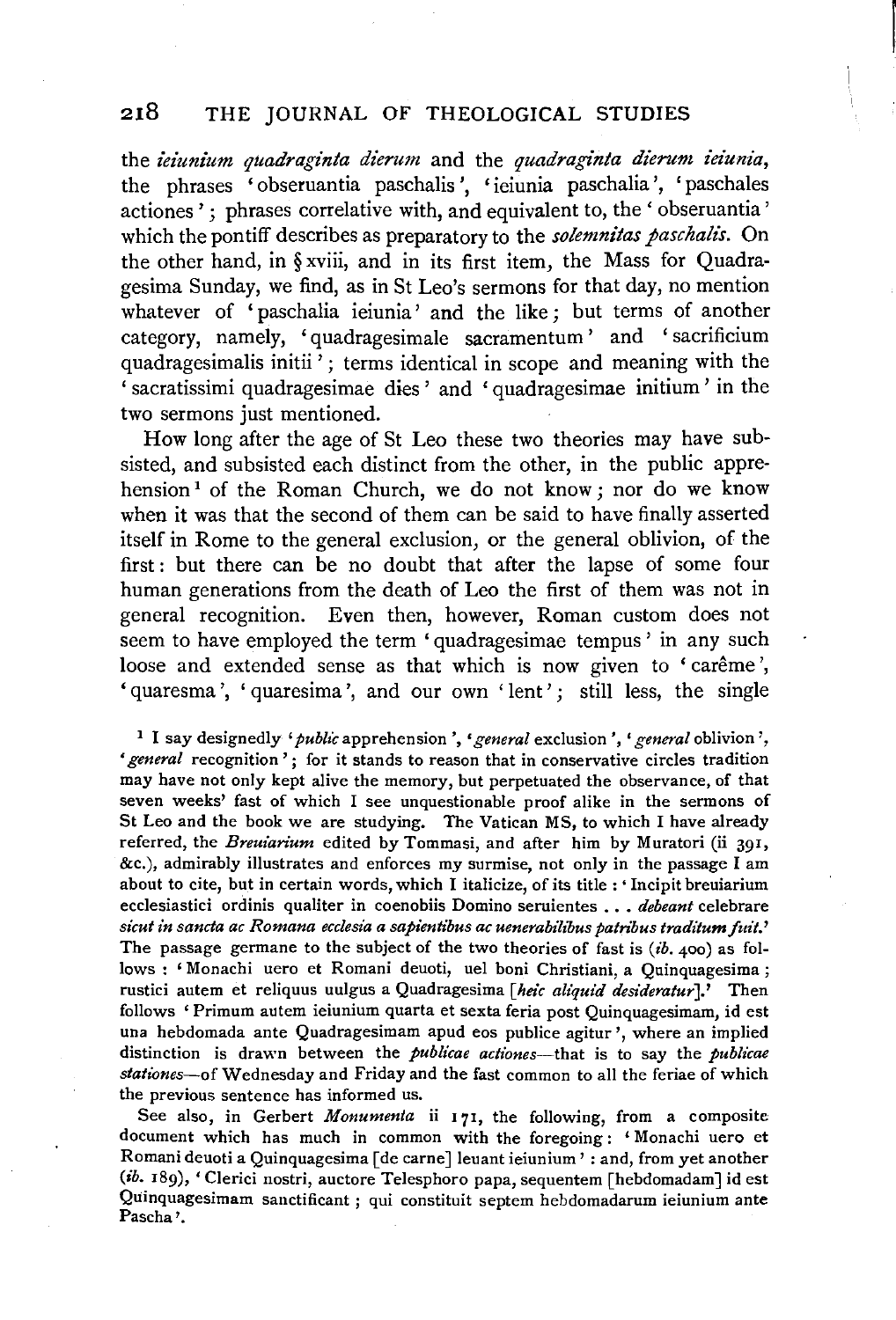word ' quadragesima': for Gregory the Great, in passages of the homily just mentioned, says that the 'quadragesimae tempus ' was a season which had its *inchoatio,* not on a feria, but on Quadragesima Sunday, and that the days over which the *abstinentia* of the season was distributed were forty in number; but that even when that number was raised to forty-two, by the added abstinence of the two days next before Easter 'non plus in abstinentia quam triginta et sex dies remanent' (Migne *S.* L. lxxvi II37 A, B).

Hence two inferences concerning the Wednesday, Friday and Saturday for which in § xvii (Mur. i 505-508) Masses have been provided ; one negative, the other positive : One, that in the order of thought they are not identical with three out of the four days which at a comparatively late date in Rome, and at a still later date elsewhere,<sup>1</sup> were co-opted to the quadragesimal *obseruantia,* thus raising St Gregory's thirty-six days to forty : the other, that in the order of thought they are contributory units to St Leo's *iez'unium quadraginta dierum* and *quadraginta dierum ieiunia,* contributory units to a quarantine of fasts which, beginning on Quinquagesima Monday and taken in conjunction with the *paschale mysterium* of Good Friday and Holy Saturday, coincided with the seven weeks' observance of which Telesphorus is said to have been the institutor.

Inasmuch, therefore, as the contrasted terminologies of § xvii and § xviii correspond, and correspond precisely, with the two distinct theories of prae-Paschal abstinence which, though clearly discernible in the teaching of Leo the Great, had ceased to be publicly recognized in the Roman Church a century and a half later, it is reasonable to infer that the inception of our document may be referable to a date which fell, at the latest, during that interval. What, then, must on this hypothesis be done if we would reconstruct their original equipment, rubrics and text with probable claim to verisimilitude ?

I. 1. As a preliminary step to reconstruction of equipment, we must restore the Secreta of the first item in § xvii to the text in which there can be no reasonable doubt that it appeared at Redaction  $S_2$ .

Signor Rappagliosi, the Roman expert who collated Mr Wilson's proofs with the Reginensis MS, assures us that the Sunday Secreta in § xvii runs thus: 'Sacrificium die obseruantiae paschalis exerimus: praesta quaesumus ut tibi et mentes nfas reddat acceptas et continentiae promptiores. per.' The Oxford editor, substituting 'promptio-

1 This was not done at Monte Cassino until the abbacy of Desiderius, subsequently known as Pope Victor III (A. D. 1086). Such, at least, is the inference I draw from the *Chronicon Casinense* of Leo Marsicanus : • Porro autem dommus Petrus Damiani ad hoc monasterium ueniens ... a cuncta congregatione ... obtinuit ut triduanum ieiunium in capite quadragesimae per annos singulos agerent' (Migne *S. L. clxxiii* 112 C: or, see *ib.* cxlix 933 A).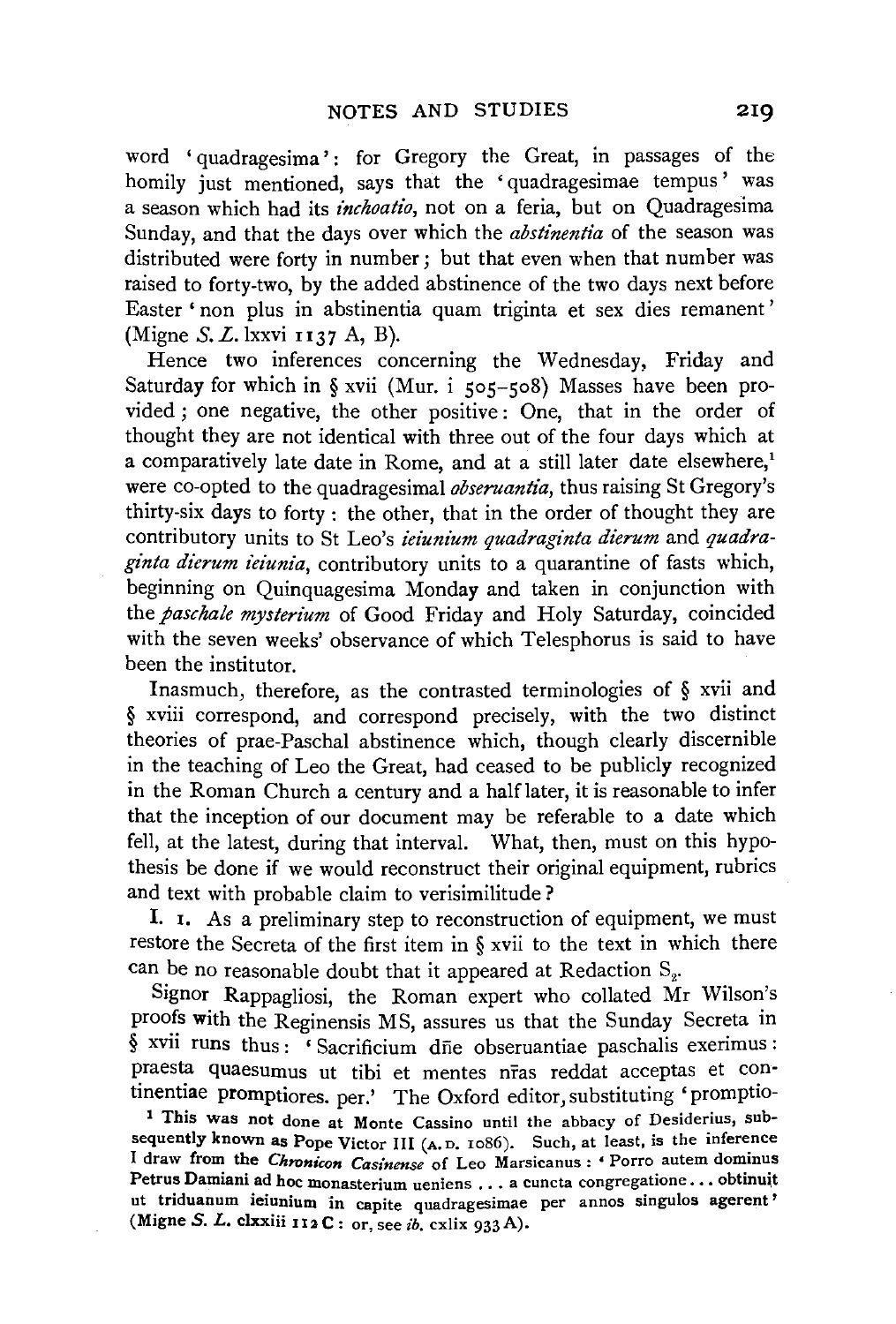ris' for 'promptiores ', subjoins-though, with scholarly caution, within brackets-' nobis tribuat facultatem'; words which have the commanding authority of Rheinau, St Gallen and Gerbert's triple sacramentary; and I think that in so doing he has given us the original extent of the prayer. But I think that he is mistaken in believing that, if we would have the text of the prototype of Reginensis, we must substitute the longer form for the shorter; because, but for reasons which cannot be duly set forth till the moment comes for discussing the literary methods of the cismontane editors, I am convinced that the words 'no bis tribuat facultatem' were deliberately exscinded by the second of these. The longer text comprises  $I_{4}I$  letters<sup>1</sup> (5  $\beta$  lines, 5 of  $\theta$ ); the shorter comprises 119 (4 K lines). I assign the higher value to the Roman editions which I hope to be able to reconstruct.

2. We must also remember that Roman use eschewed Ad Populum prayers on Sundays. Such prayers must therefore be eliminated from the Sunday items of§§ xvii, xviii-and indeed of all other Sections-if we are to succeed in reconstructing the equipment of  $s$  and  $S_t$ .

II. Let me next invite attention to a detail which is of very great interest as elucidatory of the non-Roman career of the document.

Prefixed to the title of  $\S$  xix (Mur. i  $\varsigma_{11}$ ) Reginensis has the rubric ' *Istae Oiones quae sequuntur primo sabbato in mense primo sunt dicendae'* ; and, consistently with this direction, the last item of  $\delta$  xviii, the Mass for the Saturday in Quadragesima week, is equipped like that for any ordinary feria in Lent : whereas in a duly provided Roman item for that day we should expect to find the numerous constituents proper to an ember Saturday. Hence it follows that, if, as my hypothesis postulates, Redaction V', the prototype of Reginensis, was elaborated from an ultimate original purely Roman, this part of the document must in all probability have been recast at some period of its history. I am happy to be able to say that a very strong presumption in favour of this view is yielded by the Reginensis text of the Collecta of the Wednesday Mass in § xviii : ' Precamur omp. ds ut de transitoriis operibus abstinentes ea potius operemur quibus ad aeterna gaudia consequenda et spes nobis suppetat et facultas. per' (in 127 letters).

Now, this 'de transitoriis operibus abstinentes' is bad Latin, for the preposition required by the construction is *a,* not *de* : and, even if *de* were right, since all our works in this life are transitory, abstention from them would be self-annihilation. Why, then, so strange a phrase?

If the reader will consult the ember prayers in XLIII iii of the

<sup>1</sup> For, on the authority of Rheinau, St Gallen and Gerbert, I assume that at Redactions  $s$ ,  $S_1$ , and  $S_2$  the verb of the first clause was 'offerimus', not 'exerimus', as in Reginensis.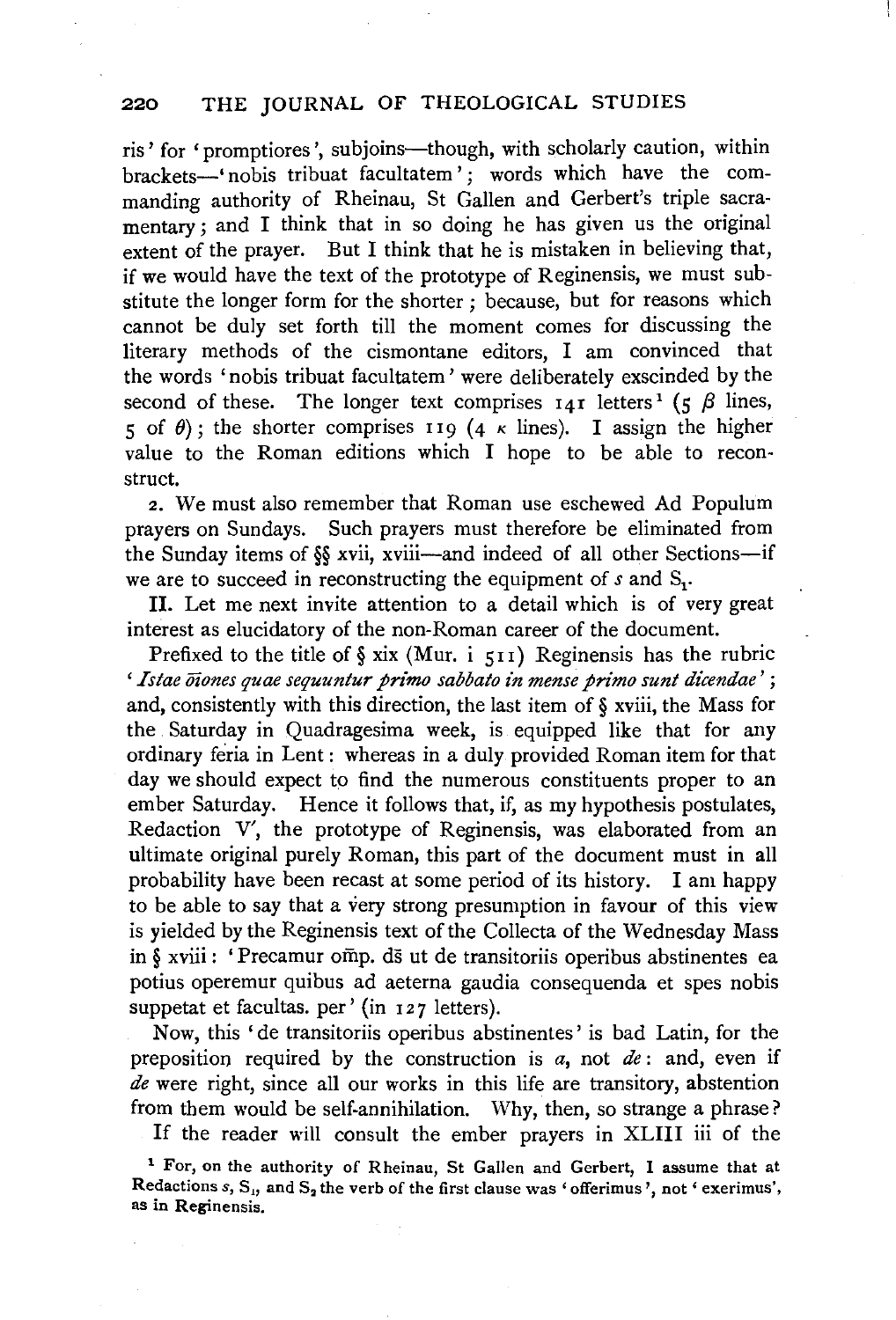Leonianum (Mur. i 480) he will find as follows: 'Precamur omp. ds ut de transitoriis opibus ea potius operemur quibus ad aeterna gaudia consequenda et spes nobis suppetat et facultas, per' (in 114 letters) : and, remembering that the primary aim of the ember seasons was to obtain by prayer and fasting grace so to use temporal things-the fruits of the earth more especially---as not to lose eternal, he will, I think, deem it probable (i) that in the earlier history of our document this 'Precamur' &c. was set forth as in the Leonianum; (ii) that some subsequent editor, repudiating the original intention of the prayer, designed to replace its ' de transitoriis opibus ea potius operemur ' by 'a transitoriis operibus abstinentes ea potius operemur'; but (iii) that *de* was inadvertently allowed to remain instead of giving place to *a.* In this unidiomatic 'de transitoriis operibus abstinentes ', therefore, I see a clue to the original intention of the Wednesday Mass of Quadragesima week, and thus to the intention of the Saturday Mass set forth in Redactions *s* and S<sub>1</sub>.

But, if so, what was the equipment of the Saturday Mass in Redactions  $s$  and  $S_1$ ? How, that is to say, shall we with reasonable claim to probability reconstruct that Mass for the Saturday of the Roman ember week in spring which, if the account I have just proposed be true, was superseded by the extant group of prayers?

The simplest course would seem to be the right one. It is (i) to cancel the Reginensis Collecta and Oratio for the day in question, in favour of (ii) the first five prayers now found in  $\S$  xix, and, (iii) retaining the Secreta and Postcommunion, (iv) to eliminate the Ad Populum, because, as is well known, such prayer would not be admitted into a Mass which, having begun *aduesperascente sabbato in diem dominicum,*  ended on a Sunday.

By my reconstruction, therefore, the value of the Sunday Secreta in § xvii was at the two Roman editions  $14I$ , not  $119<sup>1</sup>$ ; and that of the Wednesday Collecta in  $\S$  xviii was 114, not 127. But these divergencies are slight indeed as compared with the differences yielded by the complex reconstitution of the Saturday Mass in § xviii which I have just proposed. Begging the reader, while he bears in mind the *prima fade* reasonableness of this reconstitution, to remember that, the greater its complexity the greater is the unlikelihood that, if ill-conceived, it should respond to a stichometrical test which we have good reason to regard as trustworthy, I now apply that test.

The result for Quinquagesima week, the capitulum of the first item having been set at Redaction *s* on the last two lines of the previous page (see above, p. 212) is as follows :-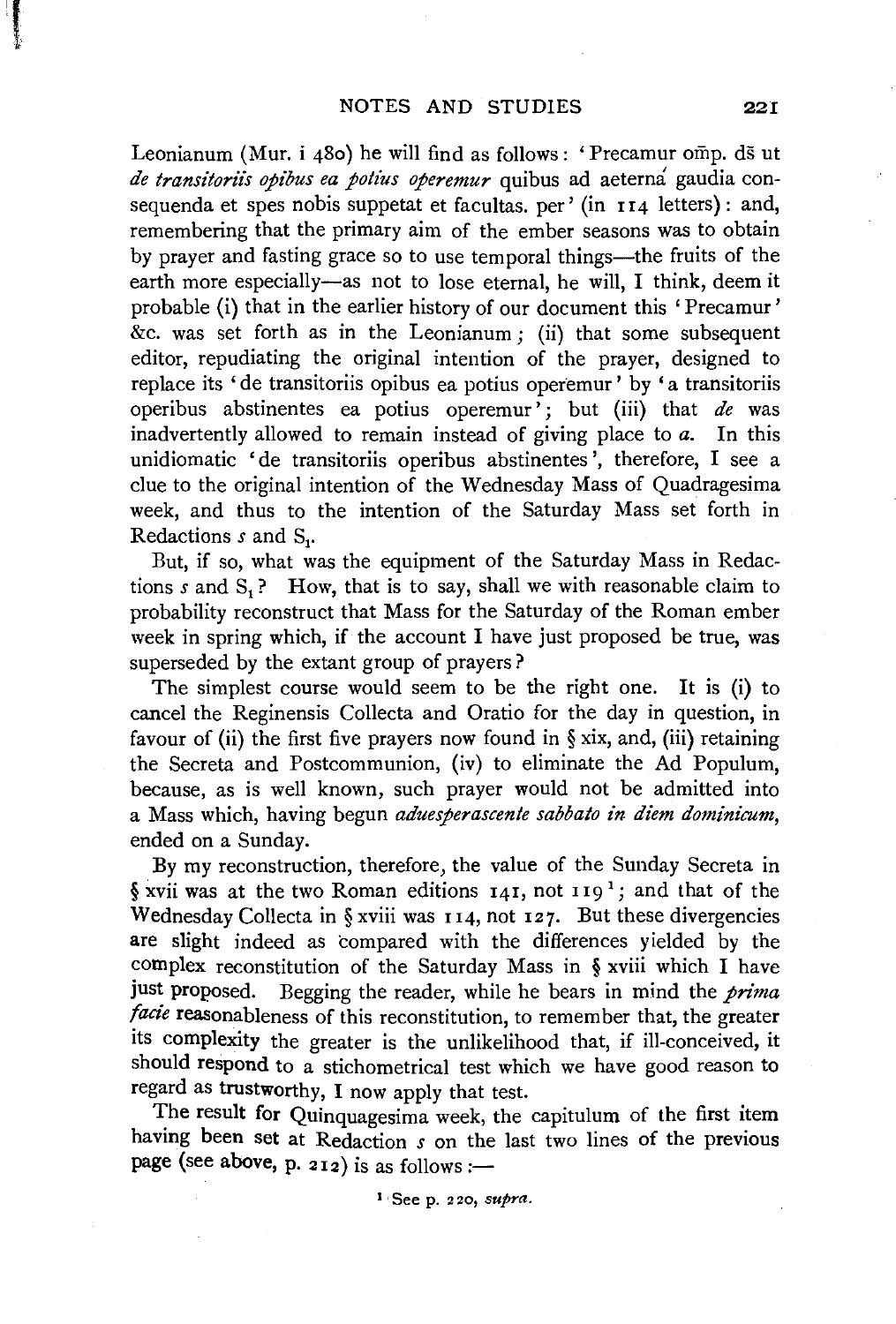|                             | § xvii.<br>lma S.   |                            | In ieiunio<br>&c. |              | $F.$ in $\mathbb{I}^{\text{ma}}$ .         |                  | Sat. in lma.                                       |                |              |                          |                    |
|-----------------------------|---------------------|----------------------------|-------------------|--------------|--------------------------------------------|------------------|----------------------------------------------------|----------------|--------------|--------------------------|--------------------|
| Brought forward             | $\mathbf{s}$        | $S_{1}$<br>80 <sub>o</sub> |                   | $sS_1$       |                                            |                  |                                                    | $S_{1}$        |              |                          | $sS_1$             |
| Capitulum                   | 48<br>$\ast$        | $\overline{a}$             | 22                | $\mathbf I$  | $\ast$                                     | 2 I              | 1                                                  | 1              | 22           | $I$ I                    |                    |
| Sub-title.                  |                     |                            | 7                 | $\mathbf{I}$ | $\ast$                                     |                  |                                                    |                |              |                          |                    |
| Collecta<br>Oratio.         | 82<br>3<br>3<br>104 | 3                          | I22<br>112        | $4\quad 5$   |                                            | 138              | 5                                                  | 5<br>3         | 12045<br>126 |                          |                    |
| Secreta                     | $141 + 5$           | 4<br>5                     | 114               | 4<br>4       | $\overline{\bf{4}}$<br>$\ddot{\mathbf{4}}$ | 90<br><b>IOO</b> | $\overline{\mathbf{3}}$<br>$\overline{\mathbf{3}}$ | $\overline{4}$ | 147          | $\overline{\bf{4}}$<br>5 | o                  |
| Postcommunion               | 111<br>4            | 4                          | 90                | 3            | 3                                          | 81               | 3                                                  | 3              | 104          | 3                        | -4                 |
| Ad Populum.                 |                     |                            | 88                | 3            | 3                                          | 137              | 5                                                  | 5              | 86           | 3 <sub>3</sub>           |                    |
| Of the following            |                     | $\overline{a}$             |                   |              |                                            |                  |                                                    |                |              |                          |                    |
| Totals $(\beta)$ for s      | 15                  |                            |                   | 20           |                                            |                  | 20 <sub>o</sub>                                    |                |              | 20                       | $= 75$ (P. 9 ends) |
| $(\theta)$ for $S_1$ .<br>, | 100 (P. 18 ends) 19 |                            |                   | 2 I          |                                            |                  |                                                    | $24 = 64$      |              |                          |                    |

III. Before proceeding to tabulate the values yielded by my reconstruction of  $\S$  xviii at Redactions *s* and  $S<sub>1</sub>$  I must give my reason for thinking that the Roman capitulum of its Sunday Mass so far differed from the extant heading as to consist of 19 letters, not 50.

The titles of our ferial Masses in § xviii are worded *'Feria* ii *in quadragesima'*, '*Feria iii in quadragesima'*, &c.; and thus resemble the ' *Feria vi in quinquagesima* ', ' *Feria vii in quinquagesima* ' of the last two items of  $\S$  xvii (Mur. i 507): but, had they been phrased in analogy with those of the ferial *missae* of the following weeks (see Mur. i 518-532), we should have had '*Feria ii in hebdomada prima'*, *' Feria iii in hebdomada prima'*, &c. Hence the inference that in these the ferial rubrics of § xviii *'quadragesima'* has not the secondary and improper sense perpetuated in the modern 'quaresima ', ' quaresma ', 'carême', but its original and proper sense, a sense analogous to that of 'septuagesima ', 'sexagesima ', 'quinquagesima ', 'tricesima' (a word not infrequently found), a sense the scope of which is confined to a single week. This consideration leads me to believe it morally certain that the Roman heading of the first Mass in § xviii was *'Dnica in quadragesima* ' (19 letters), and that the extant ' *Oiones et preces dnica in quadragesimae inchoantis initium* ' (not ' *initio* ') is a Merovingian substitute.<sup>2</sup>

<sup>1</sup> From their common starting-point on the Feast of the Theophany the scribe of *s* has now covered (75 + 75 = ) 150  $\beta$  lines, the scribe of S<sub>1</sub> has covered 164  $\theta$ lines. The proportion  $I_50 : 164 = I1 \times 6_{T1}^9 : 12 \times 6_8^5$ .

<sup>2</sup> Why the substitution should have been made we must enquire when we endeavour to trace the external history of the document.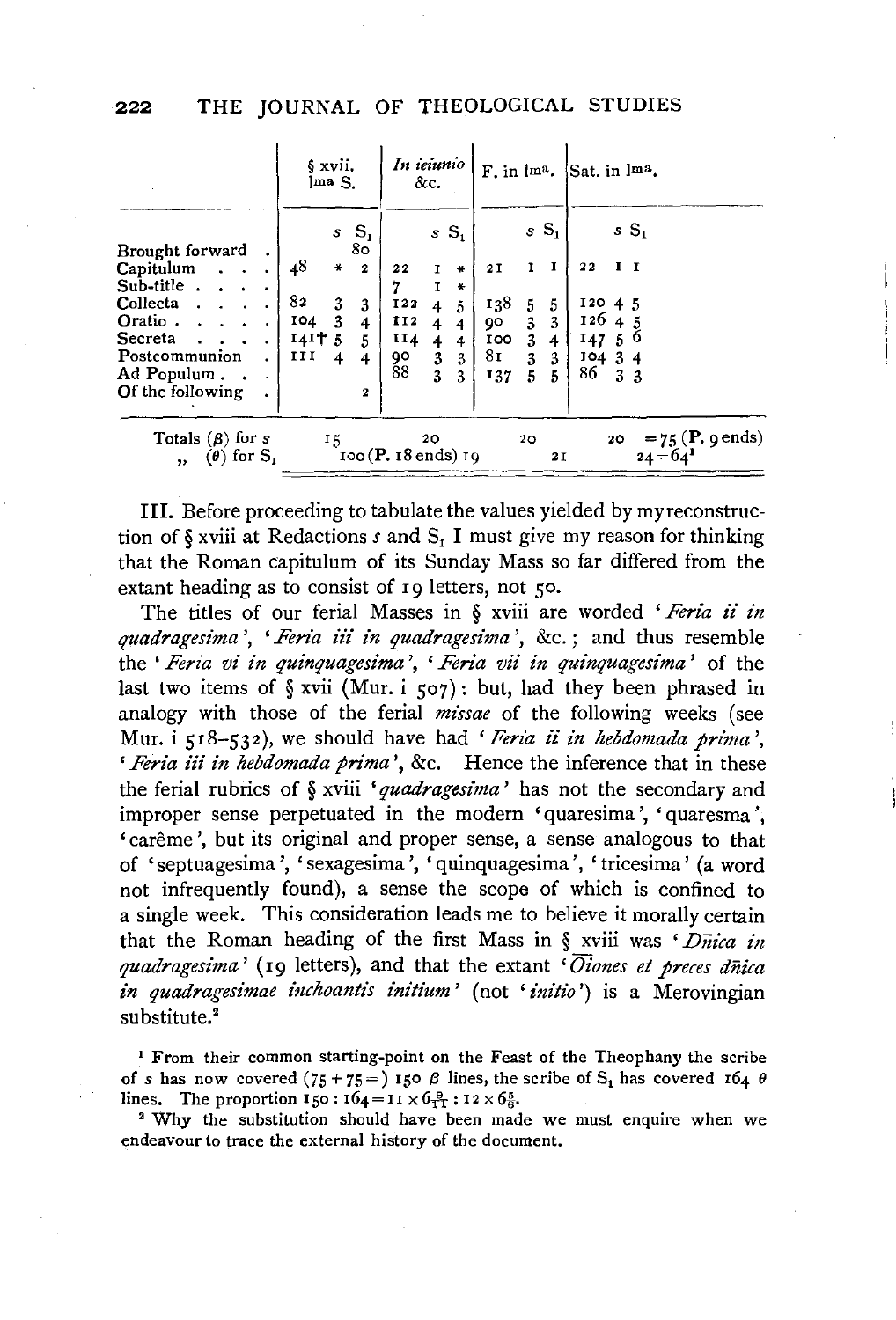We therefore have as follows: $-\frac{1}{2}$ 

|                                                                                                                                 | § xviii.<br>xlma <sub>S.</sub>                                                                                    | M. in<br>xlma                                                                                                                 | T. in<br>xlma.                                                                                 | W. in<br>xlm <sup>a</sup> .                                                                                        | F. in<br>xlma.                                                                                  |
|---------------------------------------------------------------------------------------------------------------------------------|-------------------------------------------------------------------------------------------------------------------|-------------------------------------------------------------------------------------------------------------------------------|------------------------------------------------------------------------------------------------|--------------------------------------------------------------------------------------------------------------------|-------------------------------------------------------------------------------------------------|
| Brought forward.<br>Capitulum.<br>$\bullet$<br>Collecta.<br>Oratio<br>$\bullet$<br>Secreta.<br>٠<br>Postcommunion<br>Ad Populum | $sS_1$<br>6 <sub>4</sub><br>19†<br>$I$ I<br>14I<br>5<br>-5<br>$^{143}$<br>5<br>5<br>142<br>5<br>5<br>82<br>3<br>3 | $sS_1$<br>21<br>1 I<br>83<br>3 <sub>3</sub><br>176<br>6<br>7<br>120<br>4 <sub>5</sub><br>76<br>86<br>3 <sub>3</sub><br>3<br>3 | $S_{1}$<br>$\mathbf{s}$<br>8<br>$I$ $I$<br>10844<br>12045<br>$I_4255$<br>11444<br>97<br>3<br>4 | sS<br>II<br>$114+$<br>4<br>-4<br>128<br>5<br>4<br>75<br>3<br>-3<br>77<br>3<br>3<br>3<br>9I<br>$\boldsymbol{\beta}$ | $sS_i$<br>II<br>11444<br>III $44$<br>I22<br>$4\overline{5}$<br>78<br>3 <sub>3</sub><br>34<br>97 |
| Totals $(\beta)$ for s<br>$(\theta)$ for $S_1$<br>, ,                                                                           | 19<br>83                                                                                                          | 20<br>22                                                                                                                      | 2 I<br>23                                                                                      | 18<br>19                                                                                                           | $= 97$<br>19<br>$21 = 168$                                                                      |

Saturday in Quadragesima.

|                                                           |  |  | s              |        |                          |
|-----------------------------------------------------------|--|--|----------------|--------|--------------------------|
| Brought forward $\ldots$ , $\ldots$                       |  |  |                | 97 168 |                          |
| Capitulum 24                                              |  |  | I              | I      |                          |
| Ds qui delinquentes &c. $\ldots$ $\ldots$ $\ldots$ 194    |  |  | 6              | 7      |                          |
| Omnium n $\bar{r}$ m d $\bar{n}$ e &c $\cdots$ . 102      |  |  | $\mathbf{3}$   | 4      |                          |
| Ieiunia quaesumus &c. $\cdot \cdot \cdot \cdot \cdot 122$ |  |  | 4              | 5      |                          |
| Adesto quaesumus &c. $\ldots$ $\ldots$ 80                 |  |  | 3 <sup>7</sup> | 3      |                          |
| Da nobis obseruantiam &c. $\ldots$ $\ldots$ 113           |  |  | 4              | 4      |                          |
| Secreta (Haec quae nos &c.) $\cdot \cdot \cdot$ 70        |  |  | 2              | 3      |                          |
| Postcommunion (Perpetuo dñe &c.) . $116$                  |  |  | $\overline{4}$ | 4      |                          |
| Of the following.<br>the contract of the contract of      |  |  |                | τ      |                          |
| Total $(\beta)$ for s                                     |  |  | 125            |        | (P. I <sub>4</sub> ends) |
| $\theta$ for $S_1$                                        |  |  |                |        | $200$ (P. $26$ ends)     |
|                                                           |  |  |                |        |                          |

Thus do two systems, each of which (see above, p. 212) on the Feast of the Epiphany began on a fresh page, end ; each of them on the penultimate line of a page.1 If that of *s* is original and of earlier date than the other, it is of course the more interesting of the two : it certainly has the characteristics that we should expect to find in a studiously premeditated scheme. An integral page (p. 3) is devoted to the first Mass in the volume<sup>2</sup>; then three (pp.  $4-6$ ) to those for the Theophany, Septuagesima, and Sexagesima<sup>3</sup>: Quinquagesima week,<sup>4</sup> as might be expected of a skilled editor familiar with St Leo's two theories, falls into three integral pages (pp.  $7-9$ ); while Quadragesima week, as might be expected of such an editor, holds possession of an integral number (pp.  $10-x_4$ ). At what point will he next make a

<sup>1</sup> From their common starting-point on the Feast of the Epiphany the scribe of *s* has now covered  $(75+75+125=)$  275  $\beta$  lines, the scribe of S<sub>1</sub> has covered 1.00 + 200 =) 300 *8* lines. The proportion is 275 : 300 = II : I2.<br>
<sup>2</sup> See above, p. 198. • *lb.* p. 212. • *lb.* p. 222.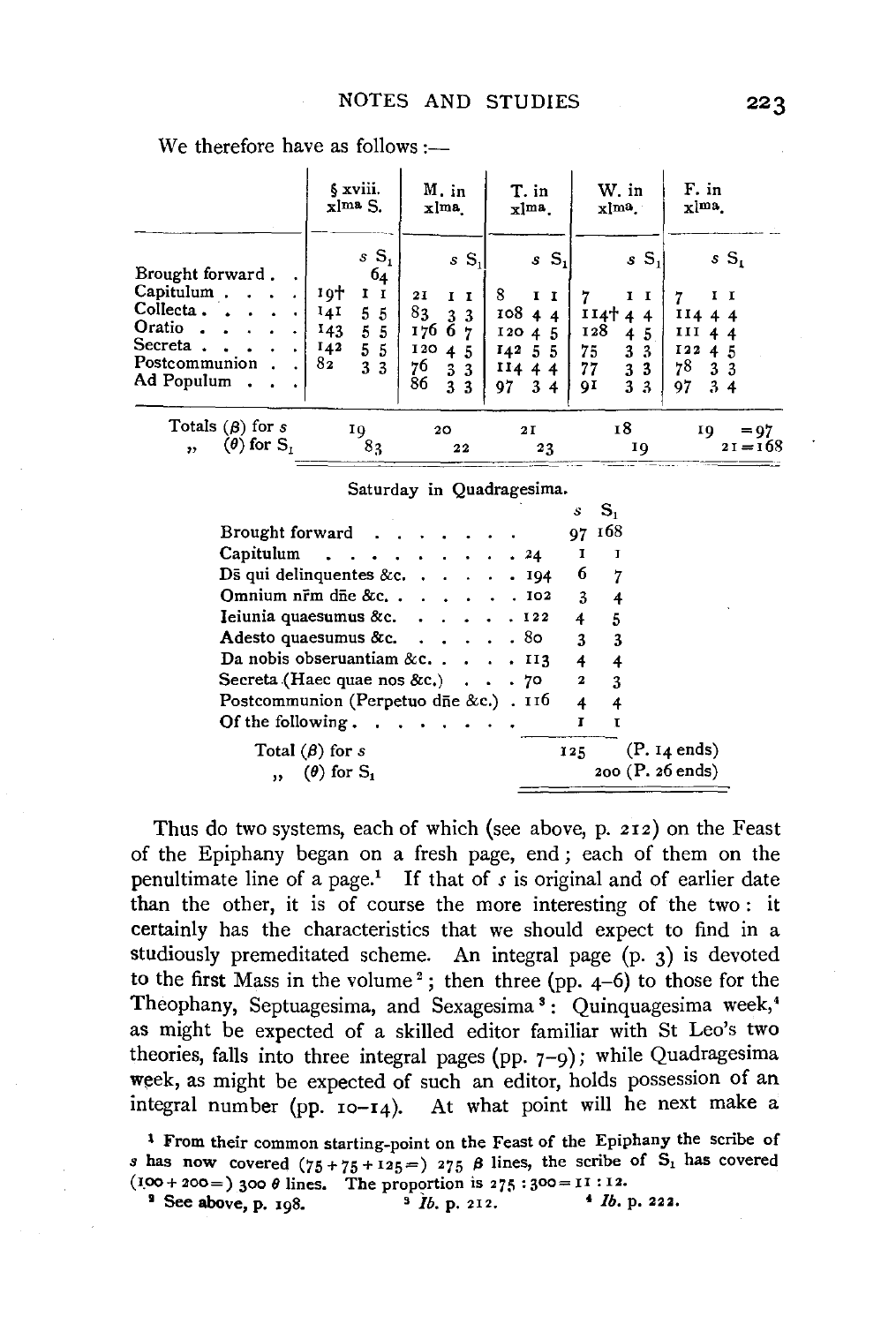logically determined series of items and simultaneously with a group of pages?

The same question may be asked as regards Redaction S<sub>1</sub>, because the twelve  $\theta$  pages over which it distributes  $\S$  xii-xiv, xvii, xviii resolve themselves into two groups of four and eight, respectively, the second group beginning at what was certainly a starting-point in the liturgical year, the first station of St Leo's *obseruantia paschalis* (see above, p. 222). I cannot help suspecting that the original compiler, the editor of *s,* so selected and distributed his prayers and Prefaces as that, in the event of a transcription on  $\theta$  pages, this result should ensue. If this was indeed his design while elaborating §§ xii-xiv, xvii, we may well be curious to learn when next, not only in *s* but in S<sub>1</sub> as well, ended item will be found to coincide with ended page.

*The Cismontane Editions of Sections xii-xiv.* In the next table I transcribe from a previous page (see above, p. 212) the values for  $S_1$ , in order the more clearly to shew what were the foresight and care with which I conceive the first of the cismontane editors to have worked.

|                                                                                                            | § xii. Theophany. |                      |              | $\sin i$ , $lxx$ <sup>ma</sup> , |                     |        | $\sin \lim_{x \to \infty}$                                                                        |  |  |  |
|------------------------------------------------------------------------------------------------------------|-------------------|----------------------|--------------|----------------------------------|---------------------|--------|---------------------------------------------------------------------------------------------------|--|--|--|
|                                                                                                            |                   | $S_1$ $S_2$          | v            |                                  | $S_1 S_2 V$         |        | $S_1$ $S_2$ V                                                                                     |  |  |  |
| Capitulum.                                                                                                 | 16                |                      | $\mathbf{I}$ | I <sub>4</sub>                   | т.                  | I      | 72<br>$\ast$ I                                                                                    |  |  |  |
| Sub-title.<br>Collecta.<br>Oratio.<br>$\sim$                                                               | 5<br>223<br>124   | $\frac{1}{8}$<br>5   | 1<br>8<br>5  | 164<br>140                       | 6<br>$\overline{5}$ | 6<br>5 | 6<br>153<br>96<br>$\overline{4}$                                                                  |  |  |  |
| , ,                                                                                                        | 138               |                      | 5            |                                  |                     |        |                                                                                                   |  |  |  |
| Secreta<br>Preface                                                                                         | 143<br>314, 13012 | 5<br>11 <sup>1</sup> | 5<br>$I_0^2$ | 88                               | 3                   | 3      | 110(108)<br>$\overline{\mathbf{4}}$<br>$\overline{4}$                                             |  |  |  |
| Infra actionem<br>Communicantes.                                                                           | 13<br>179         |                      | 1<br>6       |                                  |                     |        |                                                                                                   |  |  |  |
| Postcommunion.                                                                                             | 140               |                      | 5            | 110                              |                     | 4      | 93                                                                                                |  |  |  |
| Ad Populum<br>Of the following.                                                                            | $208, 1179^2$     | -81                  | 62           |                                  |                     |        | 145<br>6<br>5                                                                                     |  |  |  |
| Totals ( $\theta$ ) for $S_i$<br>$(\theta)$ for $S_2$<br>$\overline{\mathbf{z}}$<br>$(\kappa)$ for V<br>,, |                   | 4 <sup>2</sup><br>55 | 53           | 19                               |                     |        | $=80$<br>10<br>$20 = 75$ (P. 19 ends) $25$ (P. 20 ends)<br>$19 = 72$ (P. 19 ends) 24 (P. 20 ends) |  |  |  |
|                                                                                                            |                   |                      |              |                                  |                     |        |                                                                                                   |  |  |  |

*Redaction* S<sub>2</sub>. Whether or not the first of the cismontanes had on his desk a copy of the original Roman edition *(s)* in which this group of items filled three  $\beta$  pages, I believe that he, working on  $\theta$  pages, was resolved that it should fill an integral number of these, not, as at  $S_1$ , a mixed number, and that he therefore observed the method which he had adopted when re-editing §§ vi, vii, viii (see above, p. 203); that he gave  $\S$  xii a second Oratio of 5 lines and an Ad Populum of 8, thus